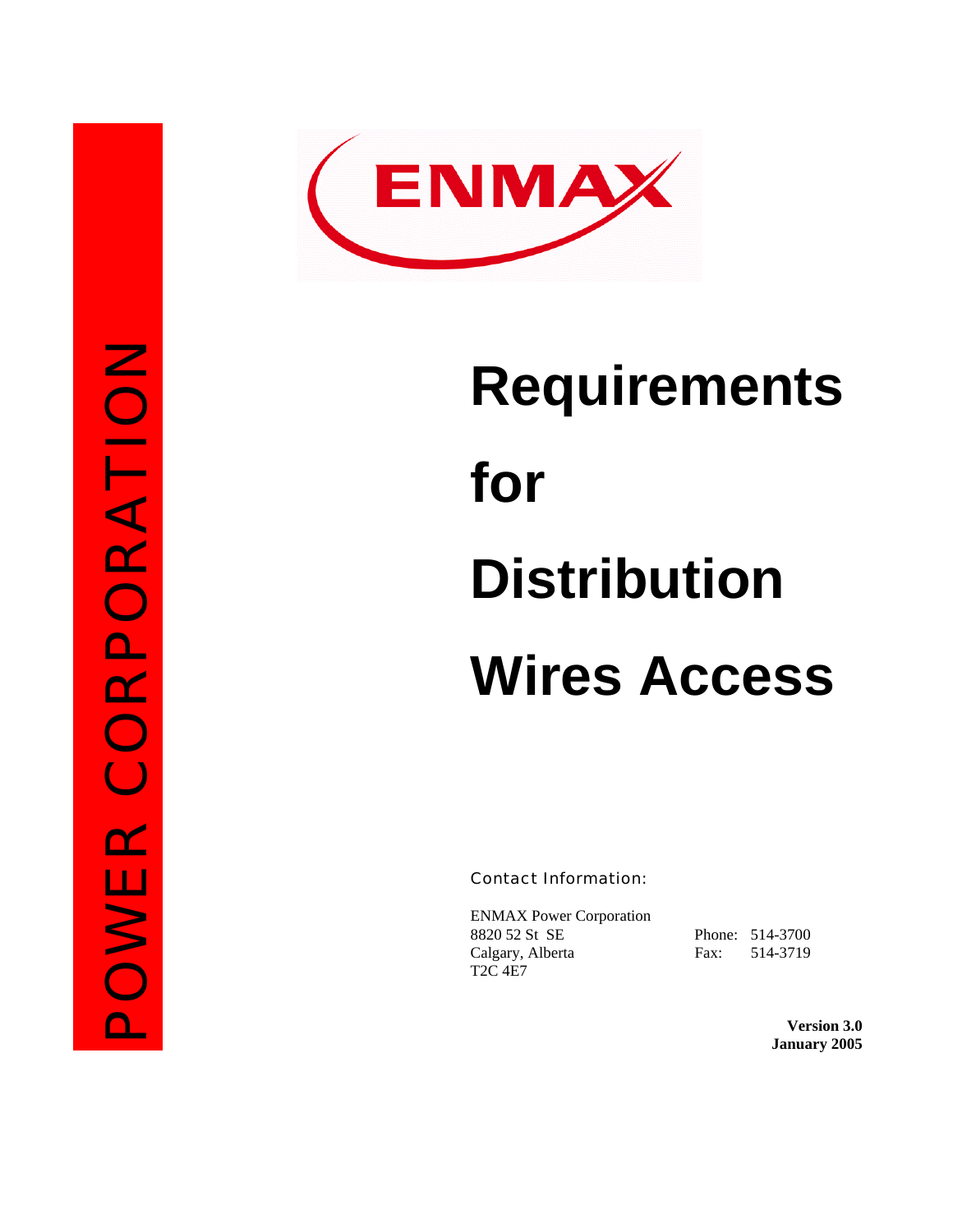# **Table of Contents**

|                | <b>Foreword</b>                                                  | 1              |
|----------------|------------------------------------------------------------------|----------------|
|                | <b>Introduction</b>                                              | 1              |
|                | <b>Definitions/ Acronyms</b>                                     | 1              |
|                | Customer                                                         | 1              |
|                | <b>AECUC</b>                                                     | 1              |
|                | <b>EPC</b>                                                       | 1              |
|                | <b>CEC</b>                                                       | 1              |
|                | Network Area                                                     | 1              |
|                | <b>RCN</b>                                                       | 1              |
|                | <b>Standards</b>                                                 | 2              |
|                | <b>URW</b>                                                       | $\overline{2}$ |
| <b>Changes</b> | Section One: Making an Application for New Services, Upgrades or | 3              |
|                | <b>Written Notice</b>                                            | 3              |
|                | 1. New Connections and Service Upgrades                          | 3              |
|                | 2. Joint Use Trenching                                           | 3              |
|                | 3. Submission of Information                                     | 4              |
|                | 4. Drawing Requirements                                          | 4              |
|                | <b>Residential Development</b>                                   | 4              |
|                | <b>Commercial or Industrial Development</b>                      | 5              |
|                | 5. Acceptance of Drawings                                        | 5              |
|                | 6. Payments                                                      | 5              |
|                | 7. Environmental Information                                     | 6              |
|                | 8. Site Conditions                                               | 6              |
|                | <b>Frozen Ground Conditions</b>                                  | 6              |
|                | Compaction                                                       | 7              |
|                | 9. Protection Equipment Information                              | 7              |
|                | <b>Fault Level Consideration</b>                                 | 7              |
|                | <b>Customer Relaying and Protection</b>                          | 7              |
|                | 10. Customer's Equipment                                         | 7              |
|                | 11. Easements & Rights-Of-Way                                    | 8              |
|                | Customer's Land                                                  | 8              |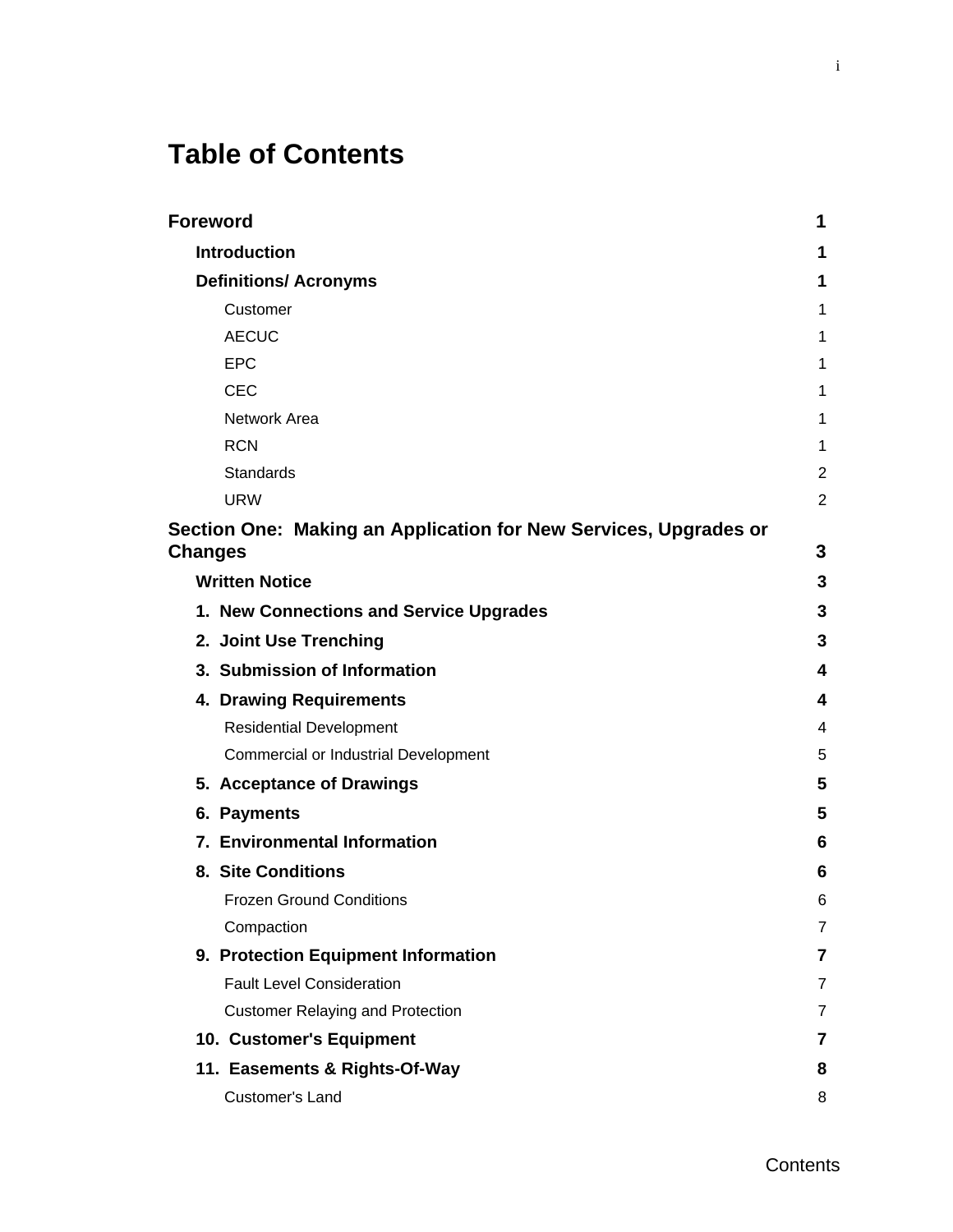| Intervening Land                                            | 8  |
|-------------------------------------------------------------|----|
| <b>12. Construction Delays</b>                              | 8  |
| 13. Line Assignment and Crossing Agreements                 | 8  |
| 14. Building Clearances - Public Safety                     | 9  |
| <b>15. Electrical Permits</b>                               | 9  |
| <b>Permits and Licences</b>                                 | 9  |
| 16. Requested Upgrade or Relocation of EPC Equipment        | 9  |
| Section Two: Access to ENMAX Power Corporation's Facilities | 10 |
| 1. Right to Enter Property                                  | 10 |
| 2. Reasonable Access                                        | 10 |
| <b>Section Three: Conditions of Service</b>                 | 11 |
| 1. Number of Services                                       | 11 |
| 2. Service Locations                                        | 11 |
| 3. Underground Secondary Service Installations              | 11 |
| Commercial                                                  | 11 |
| Residential                                                 | 11 |
| 4. Location of Surface Facilities                           | 12 |
| 5. Maximum Service Size                                     | 12 |
| 6. Sensitive and Special Loads                              | 13 |
| 7. Connecting Generators to EPC Distribution System         | 13 |
| 8. Motors                                                   | 14 |
| 9. Power Quality                                            | 14 |
| <b>Protection Coordination</b>                              | 14 |
| 10. Customer Load Balance                                   | 15 |
| 11. Impedance Grounded Systems                              | 15 |
| 12. Overvoltage                                             | 15 |
| 13. Service Installation Route                              | 15 |
| 14. Single and Three Phase Service Availability             | 16 |
| <b>15. Dedicated Alternate Service</b>                      | 16 |
| 16. Non-dedicated Alternate Facilities                      | 17 |
| <b>17. Line Extensions</b>                                  | 17 |
| <b>Distribution Facilities</b>                              | 17 |
| <b>Line Extension Costs</b>                                 | 17 |
| Route                                                       | 18 |
| <b>Overhead Standard</b>                                    | 18 |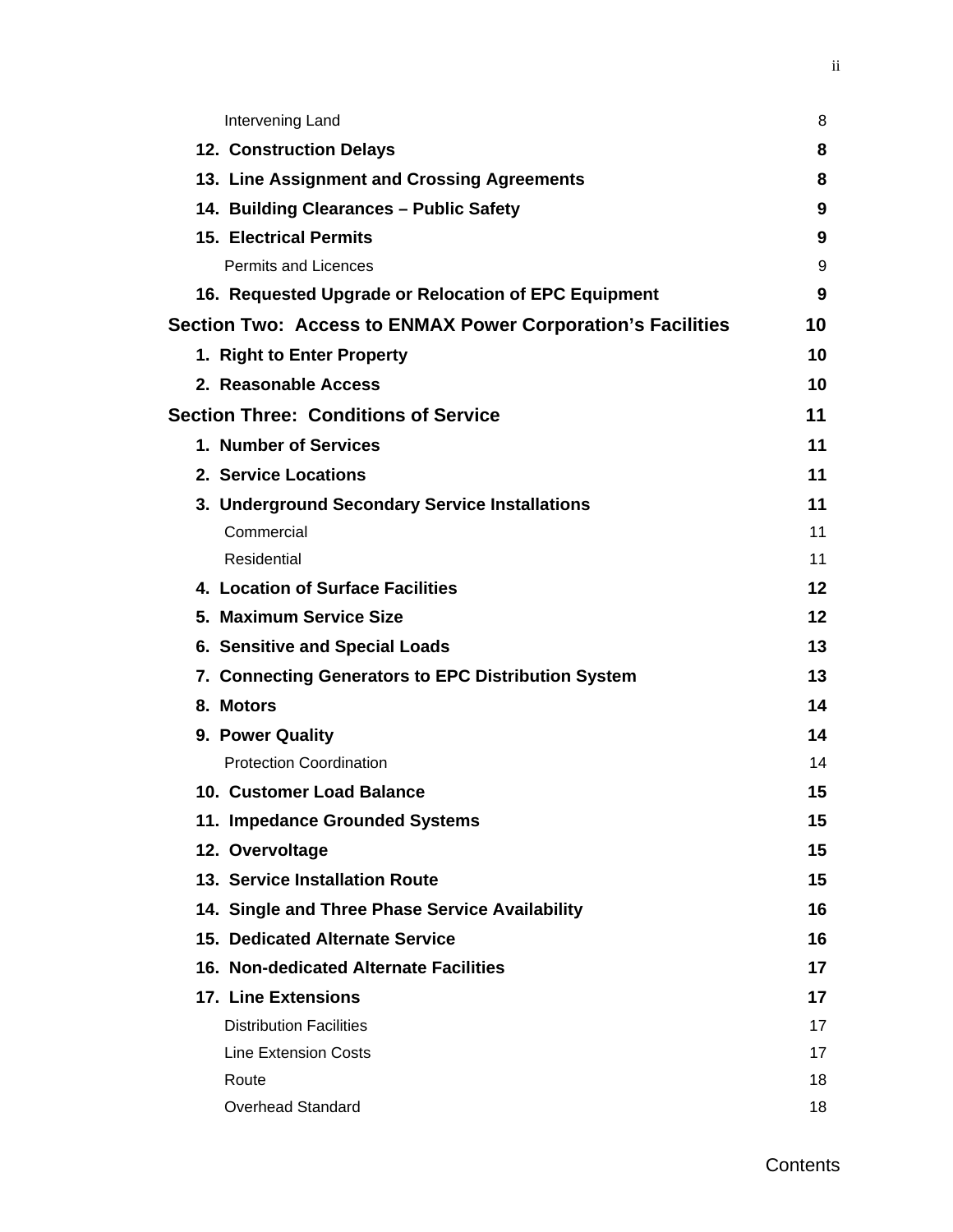| <b>18. Optional Facilities</b>                                                             | 18 |
|--------------------------------------------------------------------------------------------|----|
| 19. Temporary Facilities                                                                   | 19 |
| Section Four: Disconnection and Reconnection of Service                                    | 20 |
| 1. Disconnection                                                                           | 20 |
| 2. Reconnection                                                                            | 20 |
| <b>Section Five: Service Characteristics</b>                                               | 21 |
| 1. Steady State Voltage Variation Limits                                                   | 21 |
| 2. Frequency                                                                               | 22 |
| 3. Power Quality                                                                           | 22 |
| 4. Service Interruption and Shortage of Supply                                             | 22 |
| Apportionment of Supply During Time of Shortages                                           | 22 |
| <b>Emergency Load Control</b>                                                              | 22 |
| <b>5. Restoration Priorities</b>                                                           | 22 |
| <b>Section Six: Primary Metered Areas</b>                                                  | 23 |
| 1. 4 kV Service Area                                                                       | 23 |
| 2. 13 kV and 25 kV Service Area                                                            | 23 |
| <b>Section Seven: Specific Requirements for URD Developments</b>                           | 25 |
| 1. URD Servicing                                                                           | 25 |
| 2. Pre-Installed Road Crossing Ducts                                                       | 25 |
| 3. Modified Underground System                                                             | 25 |
| 4. Total Underground System                                                                | 26 |
| 5. Sites Requiring Three Phase Power                                                       | 26 |
| 6. Conditions of Standard Subdivision, Detached and Semi-detached Dwelling<br><b>Units</b> | 26 |
| 7. Conditions for Non-Standard Subdivision                                                 | 26 |
| <b>Section Eight: Responsibilities for Supplying Services</b>                              | 27 |
| 1. Responsibilities for Supplying Services                                                 | 27 |
| 2. Meter Equipment and Instrument Transformers                                             | 31 |
| 3. Ownership and Removal                                                                   | 31 |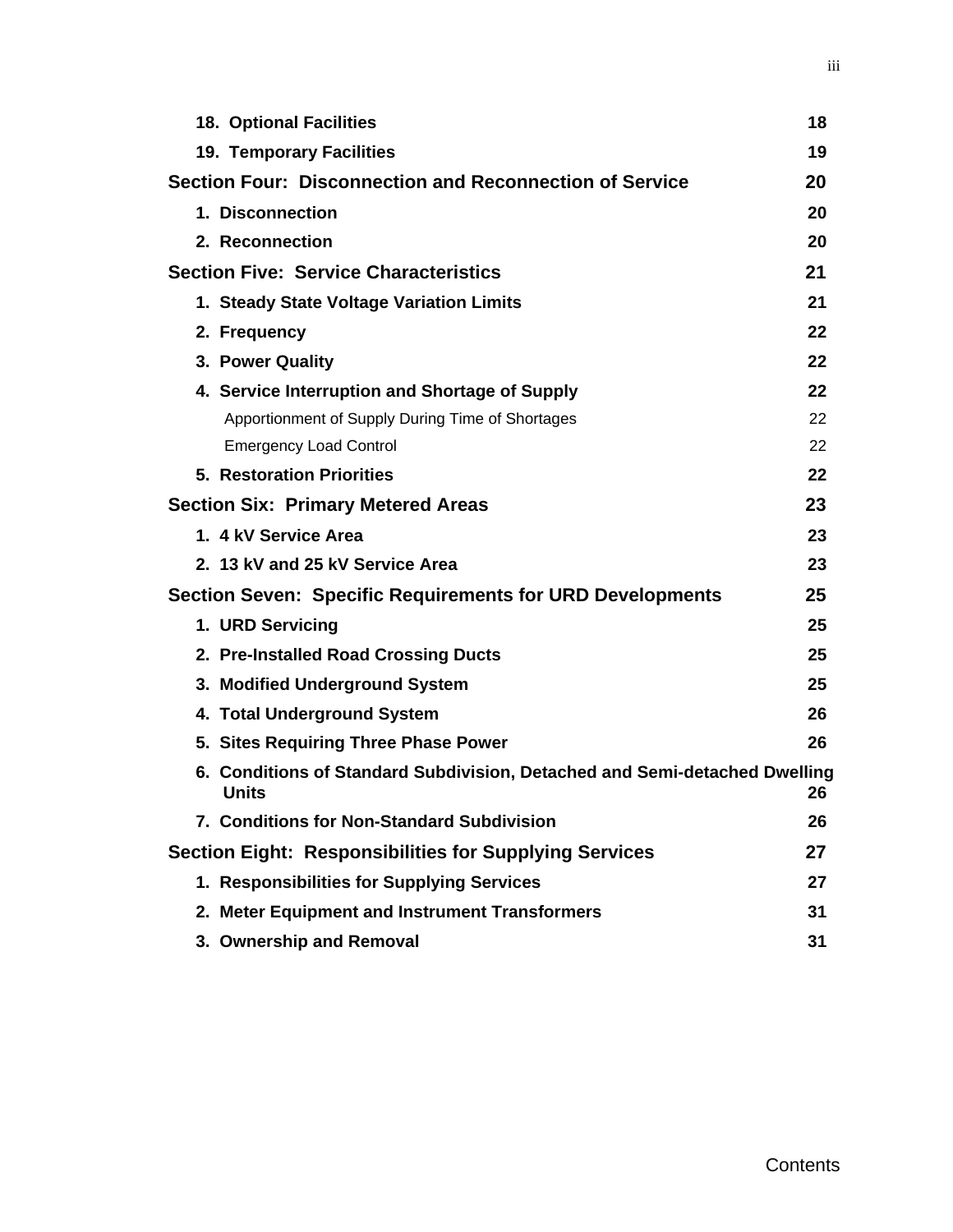# **List of Tables**

| Table 1: Single Phase Secondary Metered Service - Maximum Allowable Service Size            | 12 |
|---------------------------------------------------------------------------------------------|----|
| Table 2: Three Phase Secondary Metered Service - Maximum Allowable Service Size             | 12 |
| Table 3: Primary Metered Service - Minimum Allowable Service Size                           | 13 |
| Table 4: Recommended Voltage Variation Limits at Service Entrances                          | 21 |
| Table 5: Responsibilities for Supplying Overhead Single or Three Phase Secondary Metered    |    |
| <b>Services</b>                                                                             | 27 |
| Table 6: Responsibilities for Supplying Underground Single Phase Secondary Metered Services | 28 |
| Table 7: Responsibilities for Supplying Underground Three Phase Secondary Metered Services  | 29 |
| Table 8: Responsibilities for Supplying Underground Three Phase Primary Metered services    | 30 |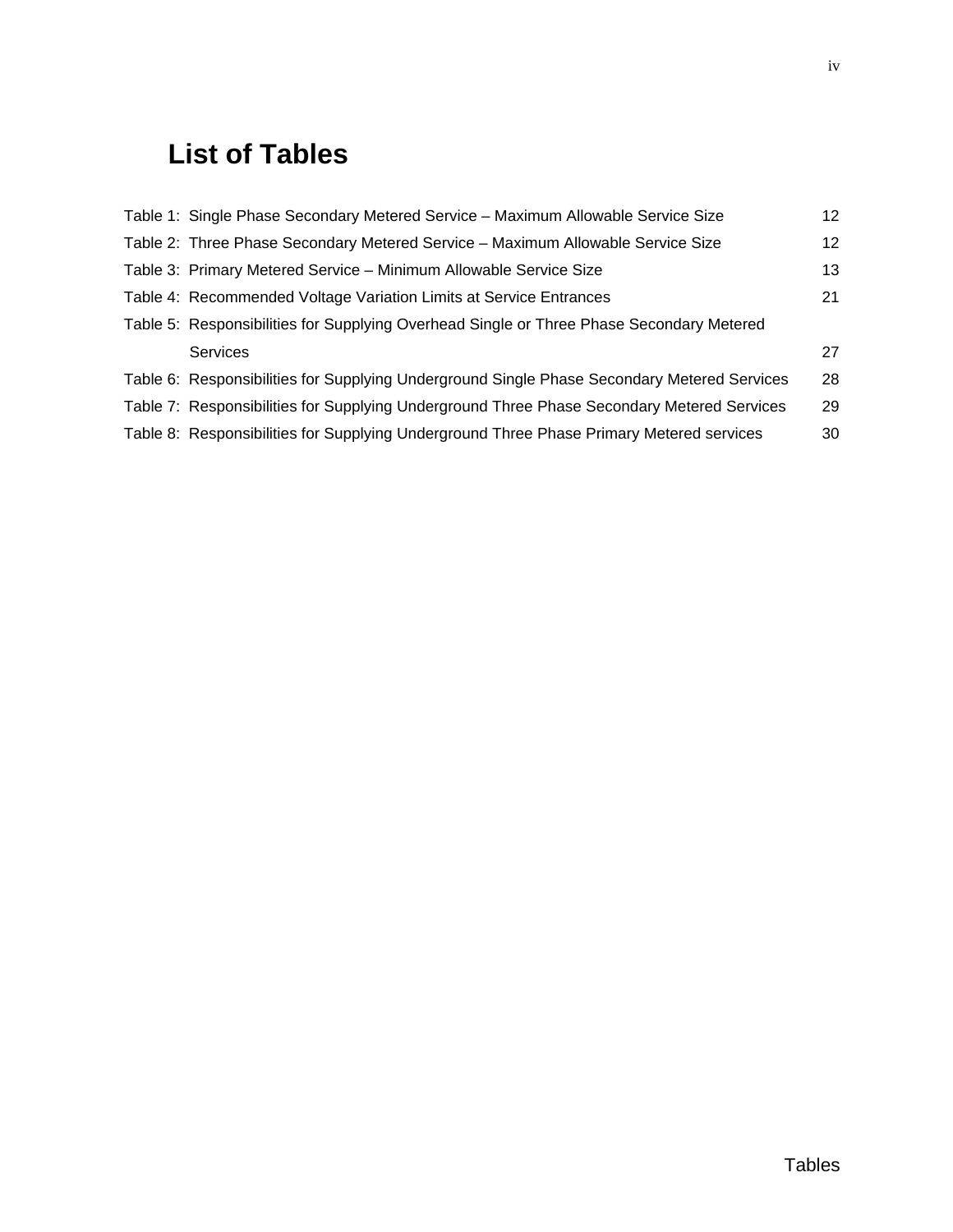# <span id="page-5-0"></span>Foreword

# **Introduction**

This document outlines the terms and conditions for ENMAX Power Corporation (EPC) distribution facilities wires access including the EPC service area, but excluding the downtown network area. This document is supplemental to the *[ENMAX Power](http://www.enmax.com/NR/rdonlyres/C74A6585-E2FD-4633-A333-A242289894F3/0/DT_terms_conditions.pdf)  [Corporation Distribution Tariff Terms and Conditions](http://www.enmax.com/NR/rdonlyres/C74A6585-E2FD-4633-A333-A242289894F3/0/DT_terms_conditions.pdf)*. In case of discrepancies, the *[ENMAX Power Corporation Distribution Tariff Terms and Conditions](http://www.enmax.com/NR/rdonlyres/C74A6585-E2FD-4633-A333-A242289894F3/0/DT_terms_conditions.pdf)* document shall prevail.

# **Definitions/ Acronyms**

#### Customer

The term "customer" includes developers, consultants, and electrical contractors during the design and construction phases. Once electrical service is established, "customer" is defined by the *Electric Utilities Act* as a person purchasing electricity for the person's own use.

#### **AFCUC**

Alberta Electrical and Communication Utility Code

EPC

ENMAX Power Corporation

CEC

Canadian Electrical Code

#### Network Area

For information concerning electrical servicing in the downtown network area, please refer to the *Network Servicing Policies and Guidelines*.

#### RCN

Replacement Cost New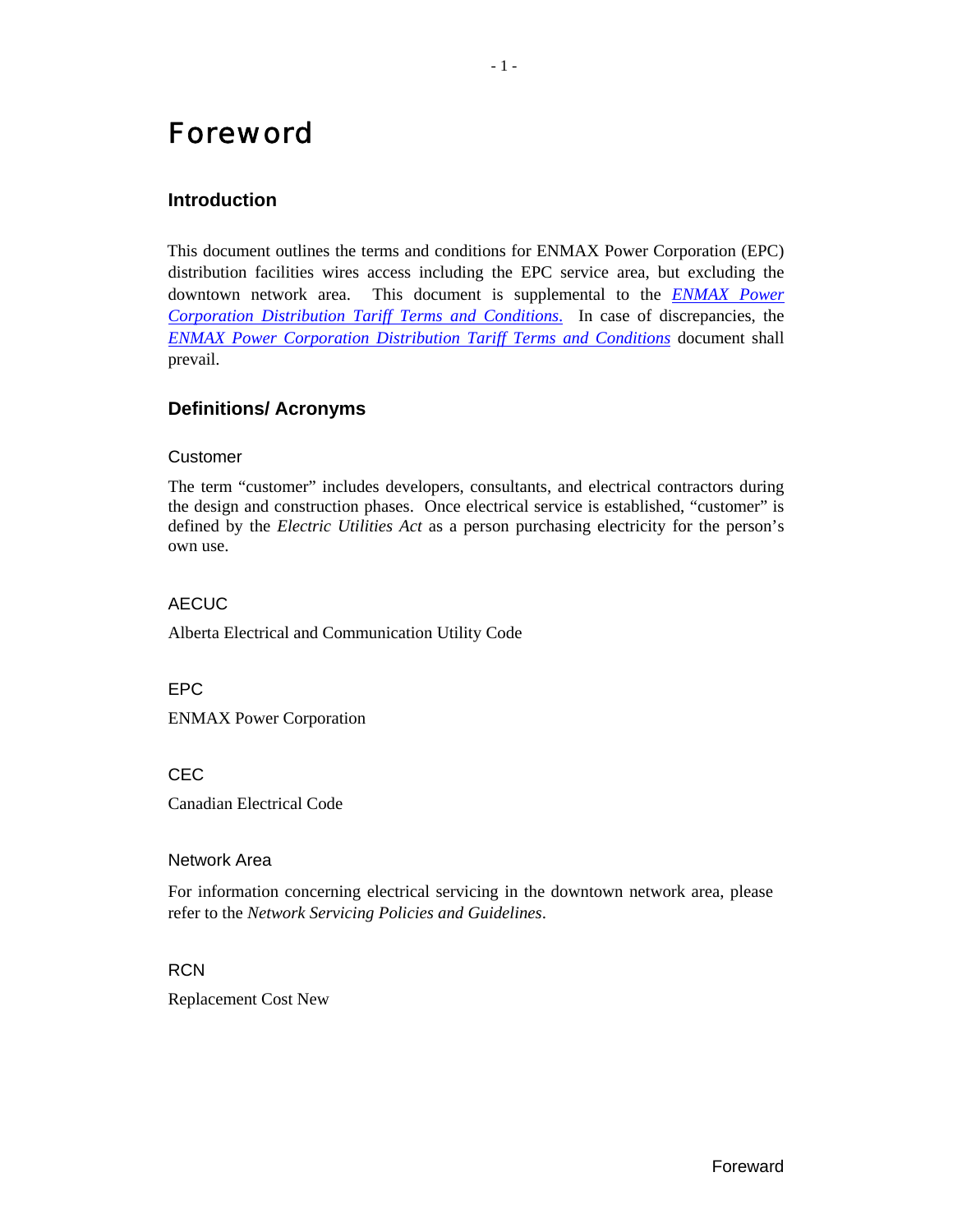#### <span id="page-6-0"></span>**Standards**

EPC construction standards comply with the AECUC under the Alberta Safety Codes Act, CEC, and accepted electrical utility practices.

# URW

Utility Right of Way

**Note**: The requirements outlined in this document must be met to connect to the distribution system. For more detail, please contact ENMAX Power Corporation – Distribution.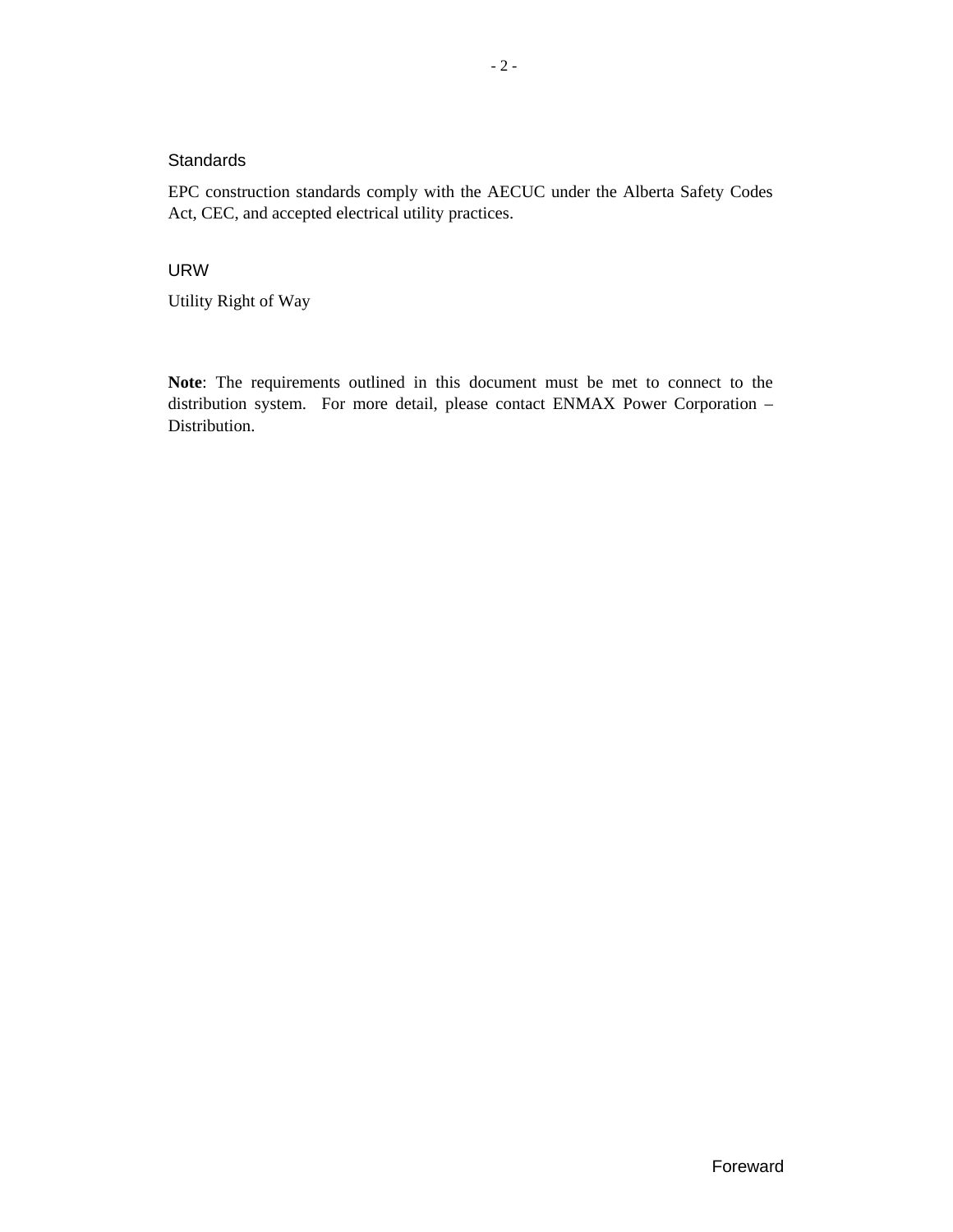# <span id="page-7-0"></span>Section One: Making an Application for New Services, Upgrades or Changes

#### **Written Notice**

A customer must give EPC written notice of any changes in service requirements, including a change in load requiring an ampacity increase to the main breaker or the fuse size for main disconnect.

If a customer neither gives written notice nor obtains written approval from EPC for any additions or changes in load or location, the customer will be liable for any damage to EPC equipment caused by such additions or changes.

# **1. New Connections and Service Upgrades**

New connections or service upgrades will be provided only after:

- an Acceptance Declaration form and the drawing indicating EPC's proposed facilities and location for wires service has been signed by the customer;
- the customer's electrical installation meets or exceeds the criteria outlined in this document, and the *[ENMAX Power Corporation](http://www.enmax.com/NR/rdonlyres/C74A6585-E2FD-4633-A333-A242289894F3/0/DT_terms_conditions.pdf) Distribution Tariff [Terms and Conditions](http://www.enmax.com/NR/rdonlyres/C74A6585-E2FD-4633-A333-A242289894F3/0/DT_terms_conditions.pdf)* document*;*
- an electrical permit has been obtained;
- site ID has been obtained; and
- the customer's electrical installation has been approved by The City of Calgary or other responsible authorities and the customer's account has been confirmed to be in good standing.

Where customer owned generation facilities are proposed, the customer must meet the requirements oulined in the *Guide for Generator Interconnection to the Wires Owner System* and *Guide for Micro-Generator Interconnection to the Wires Owner System*.

# **2. Joint Use Trenching**

The cost of a joint use trench is shared equally amongst all parties utilizing the shared trench such as: communication, natural gas, electric utilities, and/or customer owned facilities. If an EPC customer wants the provision for a joint use trench and a company/utility will not invest in the trench, the customer is responsible for the remaining charges.

**Note**: The Investment Policy covers ENMAX's portion of a joint use trench.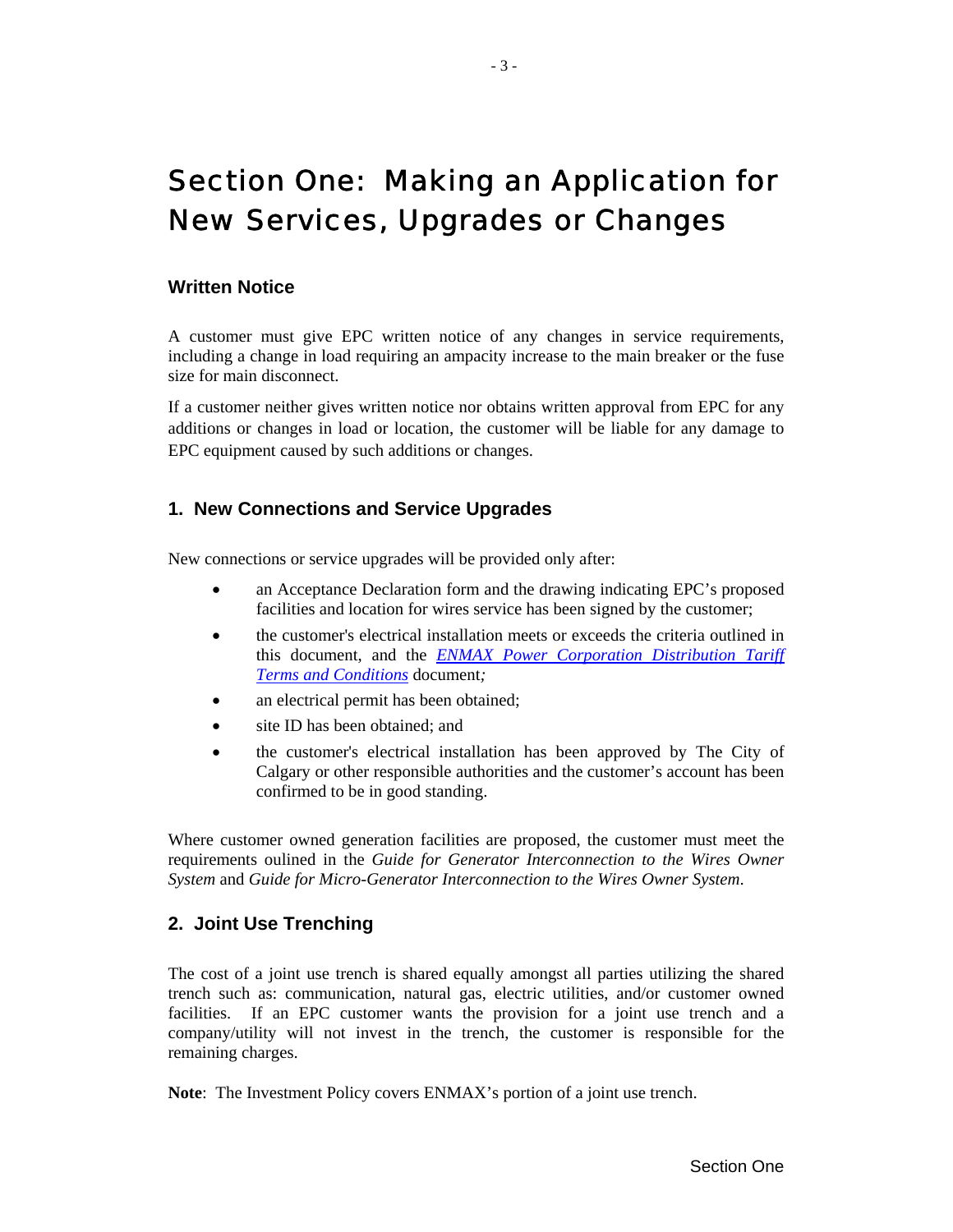# <span id="page-8-0"></span>**3. Submission of Information**

To enable EPC to start the planning process, the information listed below is required where applicable:

- date of required connection;
- type of electrical service installation (overhead or underground);
- secondary voltage and proposed kVA (for more information, see Section Three - [5. Maximum Service Size\)](#page-16-1)
- metering requirements primary or secondary metered (for more information, see [Section Six: Primary Metered Areas\)](#page-27-1);
- main breaker or fuse ampacity for main fused disconnect;
- panel or main bus ampacity;
- calculated maximum demand;
- the type and loading of electrical equipment such as large motors, arc furnaces, harmonic producing loads, UPS or generation facilities;
- grounding details; and
- submission of drawings (see below  $\frac{4}{2}$ . Drawing Requirements.)

# <span id="page-8-1"></span>**4. Drawing Requirements**

All of the drawings submitted must be fully dimensioned and to scale where applicable.

#### Residential Development

To enable EPC to begin the planning process, the developer must provide the following information and plans, which must be fully dimensioned and scaled where applicable:

- two copies of the tentative legal plan;
- Autocad or Microstation diskette with the subdivision's digital information;
- easement plan;
- deep utility plans;
- sidewalk cover sheet;
- overland drainage plan;
- shallow utilities plan;
- driveway plan;
- grade plan;
- size of the services  $(100 \text{ A}, 200 \text{ A}, \text{or } 400 \text{ A});$
- extra coil length (i.e. more than 25 m) where required; and
- a tentative in-service date.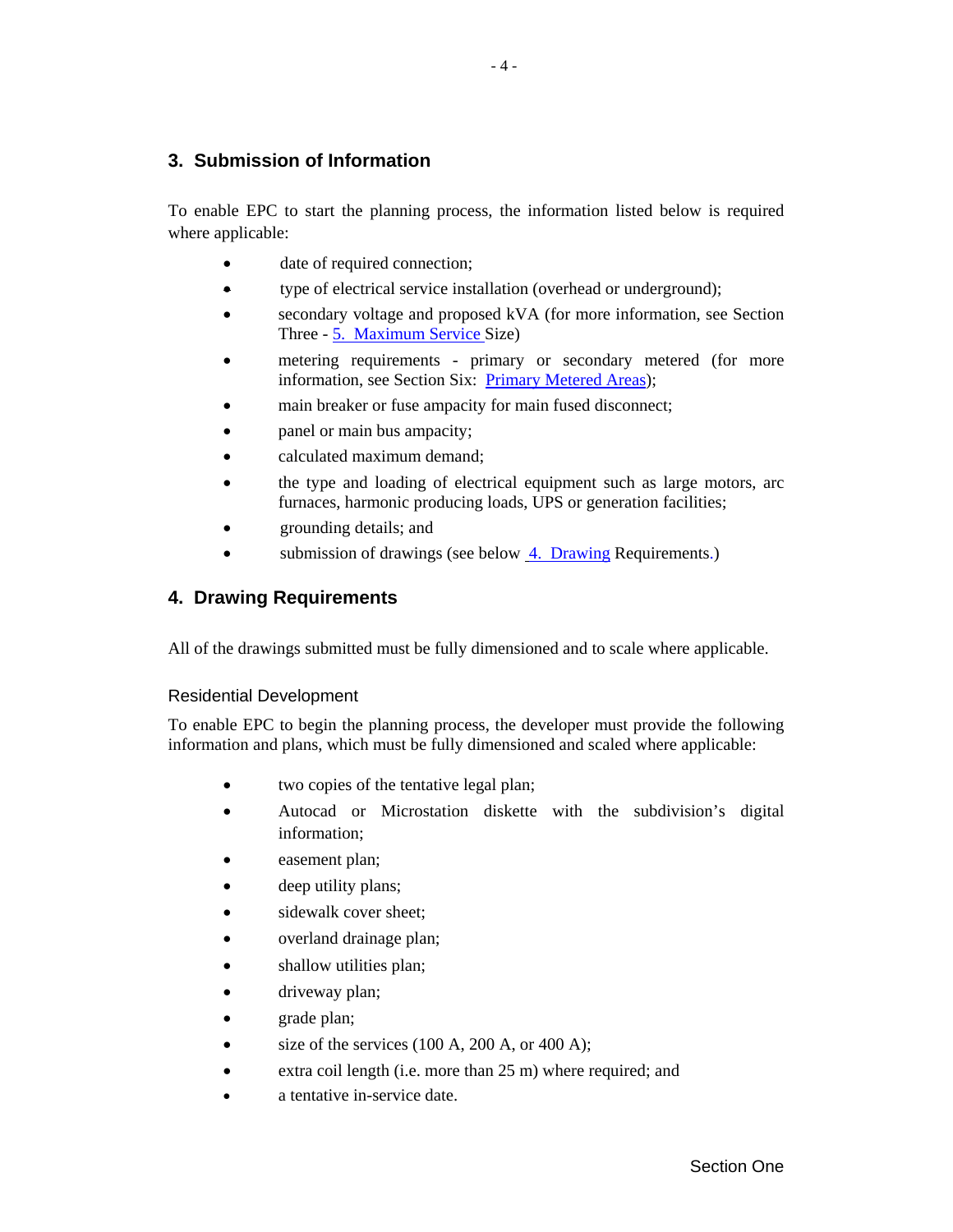#### <span id="page-9-0"></span>Commercial or Industrial Development

The customer is required to submit a set of plans and electrical details as follows:

- engineering site plan with legal property description showing all buildings on the property;
- electrical and mechanical site plans;
- site grading plan;
- drainage plan;
- street designations and municipal address;
- location of service entrance, switchgear, meter centres and other utilities (gas, communications, sewer, water, etc.);
- property boundary designations and dimensions of building to the property lines; and
- a single line diagram showing the following items:
	- 1. size of the main bus or panel
	- 2. size of the main fuse disconnect or breaker
	- 3. size, type, and number of service conductors
	- 4. metering provisions
	- 5. load summary
	- 6. power quality control equipment
	- 7. generation facilities

#### **5. Acceptance of Drawings**

Before construction commences, the customer must return a signed copy of EPC's design, indicating acceptance of the proposed EPC facility layout.

#### **6. Payments**

At the discretion of EPC, the customer shall pay in full (less EPC investment) prior to commencement of construction scheduling. Alternatively, the customer may complete a credit application. Upon sucessfully meeting EPC's credit criteria, full payment will be due at the completion of construction.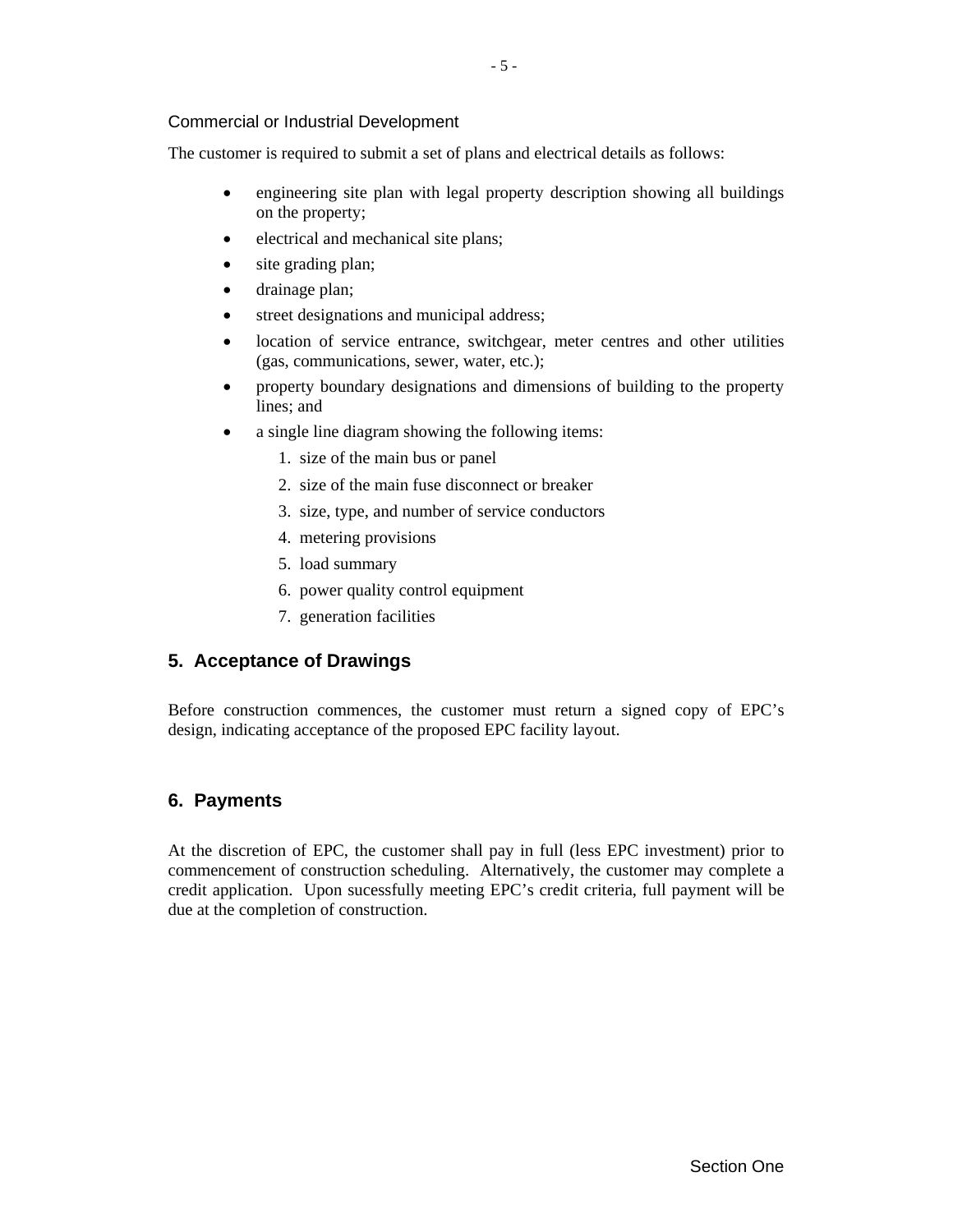# <span id="page-10-0"></span>**7. Environmental Information**

The customer is required to supply EPC with information regarding potential or actual contamination, waste or hazardous materials, or other adverse environmental conditions on the customer's premises on or near where EPC facilities are to be located. The customer has a continuing obligation to provide EPC with copies of all environmental assessments relating to the premises.

The customer must ensure that EPC equipment, such as but not limited to: transformers, switching cubicles, and manholes, is protected from contact when disposal of wastes and deleterious materials occurs on the customer's property.

The customer must also ensure that access clearances to equipment are maintained.

# **8. Site Conditions**

The grade along the entire area of easement or Utility Right-of-Way (URW) must be within 150 mm of final grade and free from obstruction before the electrical installation can begin. If installed facilities subsequently require setting, siting, or height adjustments because the final grades do not conform to the site grading plans, the cost of such adjustments will be the responsibility of the customer.

According to the above criteria, if the entire site is not ready for construction, extra costs surrounding construction set up may be applied.

Where it is necessary to use easements for electrical distribution the customer shall, in addition to the easement, register a restrictive covenant against each affected lot in the subdivision restricting the owner from changing grades as shown on the approved grade plan.

Transformer boxpads, switch cubicles, pullboxes etc. require subsoil material having a minimum bearing strength of 200 kPa. EPC must be informed of any poor subsoil material on site (i.e. slough, loose material, soft clay, etc.) that may cause unacceptable settlement of the transformer. Otherwise, the customer will be responsible for the expenses incurred in rectifying any resulting problems.

#### Frozen Ground Conditions

Once frozen ground conditions are encountered, the customer shall take action to provide digging conditions that are reasonably consistent with non-frozen soil. This action includes, but is not limited to, ripping and/or thawing of the ground along the trench line and excavation sites.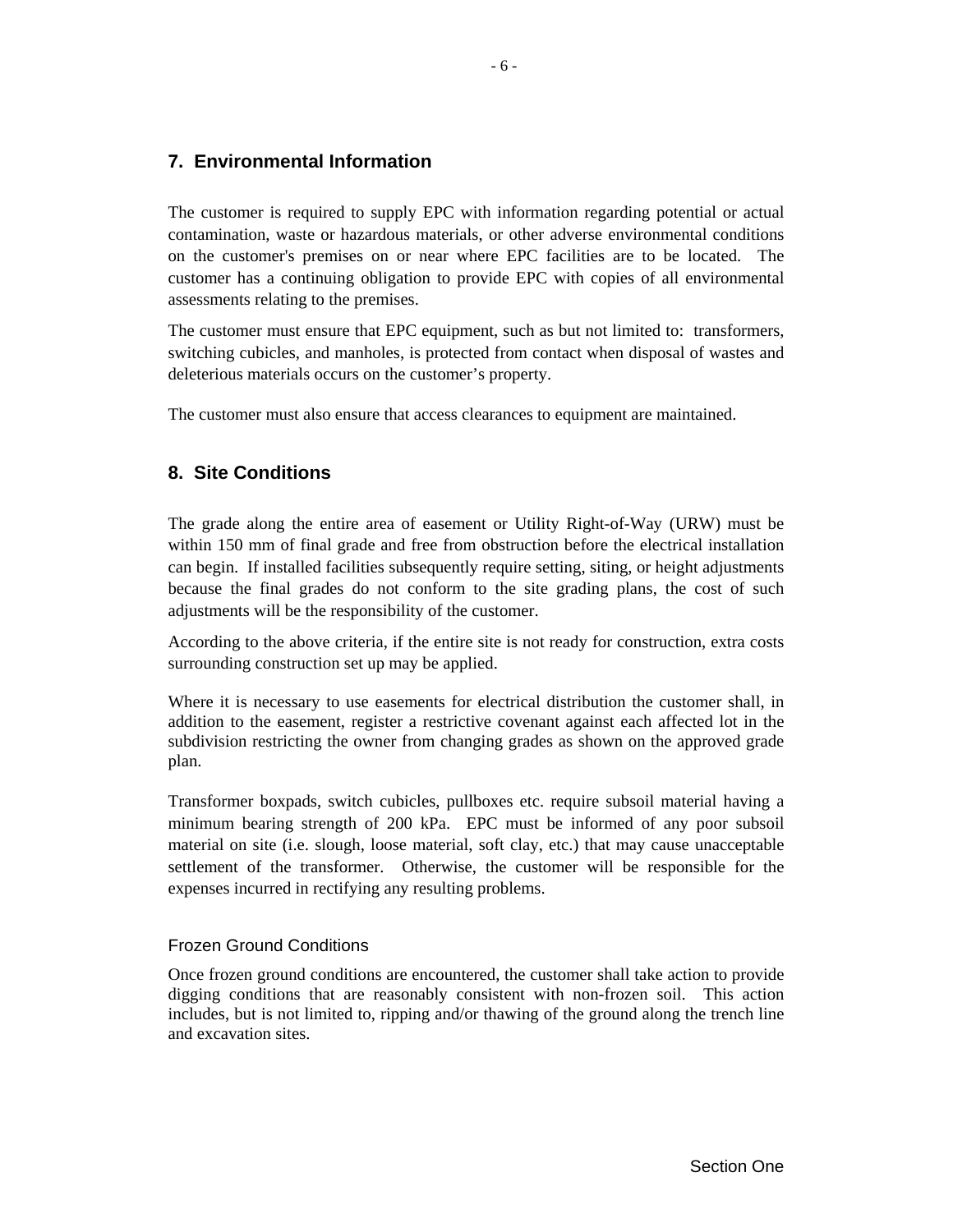#### <span id="page-11-0"></span>**Compaction**

Compaction is the responsibility of the developer, with the exception of road crossings installed by EPC.

# **9. Protection Equipment Information**

#### Fault Level Consideration

The short-circuit rating of the customer's service panel and distribution protection must be higher than or equal to the design fault level at the connection point of the EPC distribution system. The customer is responsible for all fault calculations beyond the transformer secondary bushings. EPC may request the customer to provide these calculations prior to connecting electrical service.

#### Customer Relaying and Protection

The customer is responsible for providing protective devices such as fuses, circuit breakers, or relays, that are capable of protecting the customer's equipment against phase failure, low voltage, high voltage, and the maximum available short-circuit current. Short-circuit current levels at the transformer secondary bushings or delivery point for primary metered services and relevant protection characteristics are available from EPC.

The customer shall demonstrate to EPC that the customer's protective devices will coordinate with EPC's protective equipment for primary metered services. Under no circumstances will the customer's system be permitted to adversely affect other EPC customers or EPC's equipment.

The customer is responsible for commissioning the primary metered high voltage switchgear and associated customer owned equipment. To ensure the safety of EPC's employees and equipment, EPC reserves the right to observe the commissioning test, and requires a commissioning report certified by a Professional Engineer.

# **10. Customer's Equipment**

The customer's electrical equipment must comply with all applicable standards, codes, and regulations*.*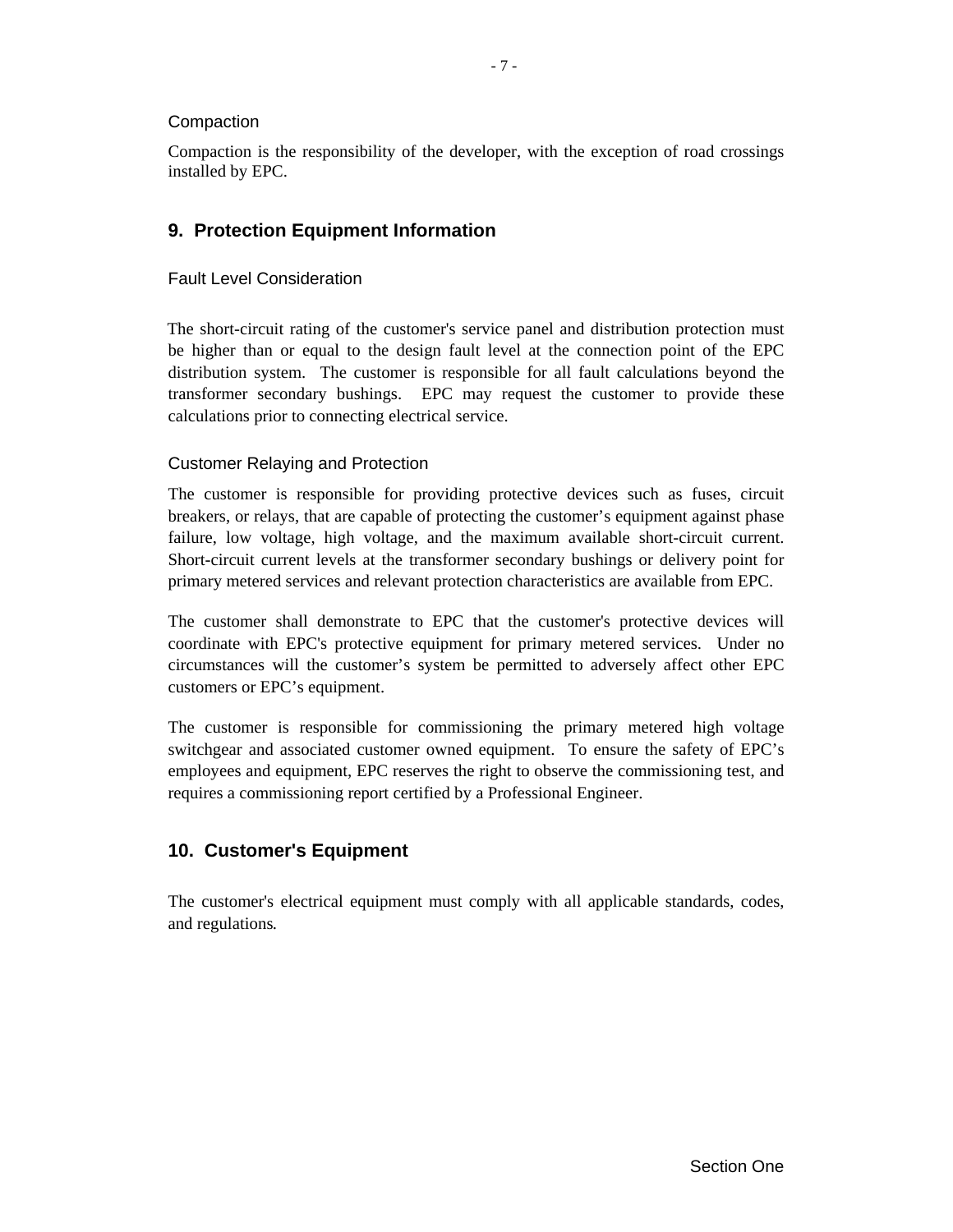# <span id="page-12-0"></span>**11. Easements & Rights-Of-Way**

A URW or easement provides immediate service access to electrical equipment and allows a utility to use the land within the URW in controlled ways. EPC will require a URW when EPC has to cross over, under, or upon a titled property other than the property that requires the proposed electrical service. When a URW is required, the owner of the property to be encumbered must agree to the URW or easement before EPC can proceed. For more information see www.enmax.com for a *[Right of Way](http://www.enmax.com/NR/rdonlyres/1583EA27-5BE1-43FE-9816-5692E07E6B2E/0/URW.pdf)* brochure.

#### Customer's Land

The customer shall grant to The City of Calgary and/or EPC such easements or URW, in perpetuity, for erecting and maintaining its extension(s) on, over, or under the land of the customer, as may be necessary to complete and maintain any such extension(s) that EPC may require to enable it to supply and service other customers.

#### Intervening Land

The customer requesting electrical service is responsible for the granting of and delivery to The City of Calgary and/or EPC, free from cost, permanent easements or URW from the owners of private property on, over, or under whose property it is necessary to extend in order to supply and service the customer.

# **12. Construction Delays**

Incremental cost incurred by EPC, due to changes to an approved design by the customer, shall be charged to the customer.

Delays caused by obstructions in the URW caused by the customer shall also be an additional charge to the customer.

# **13. Line Assignment and Crossing Agreements**

Where new infrastructure is required within road allowance or public property, acceptance and authorization for line assignment and crossing agreements must be granted by the appropriate municipality or governing body prior to construction commencing.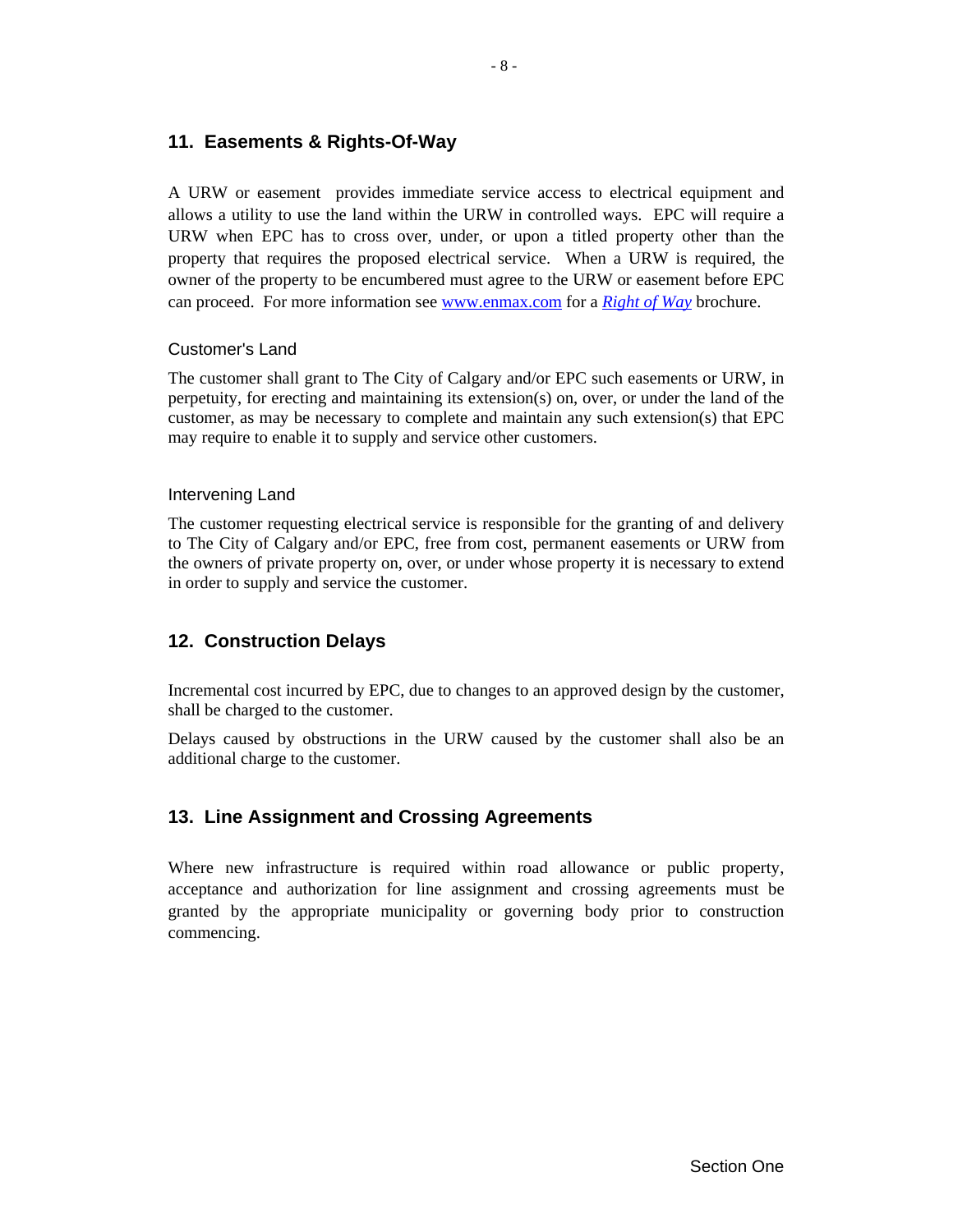# <span id="page-13-0"></span>**14. Building Clearances – Public Safety**

In accordance with the AECUC:

- anyone working near power lines must maintain safe limits of approach; and
- person(s) responsible for the design or construction of any infrastructure near powerlines must follow clearance requirements.

Any change(s) required to EPC's facilities in order to maintain the minimum clearances as stated within the AECUC shall be at the expense of the person(s) responsible for noncompliance. This is notwithstanding any City of Calgary or Municipality Authority approvals.

# **15. Electrical Permits**

#### Permits and Licences

The customer's electrical installation must conform to all applicable legislation. The customer or the customer's representative must provide EPC all necessary permits, licences and authorizations before electrical service connection. At any time before or after electrical service connection, EPC may inspect the customer's installation, but is under no obligation to do so. Such inspection shall not relieve the customer from their responsibilities to conform to all applicable legislation.

# **16. Requested Upgrade or Relocation of EPC Equipment**

If a customer requests the upgrade, relocation, or removal of distribution facilities, any associated costs are the responsibility of the customer. The customer is required to obtain all necessary approvals, URWs and easements. In addition, the customer is responsible to obtain consent from anyone who may be affected by the proposed change for reasons such as, but not limited to:

- alteration of viewscapes;
- access; and
- use and enjoyment of existing amenities.

EPC reserves the right to refuse the request to upgrade, relocate, or remove distribution facilities if such a change is not feasible.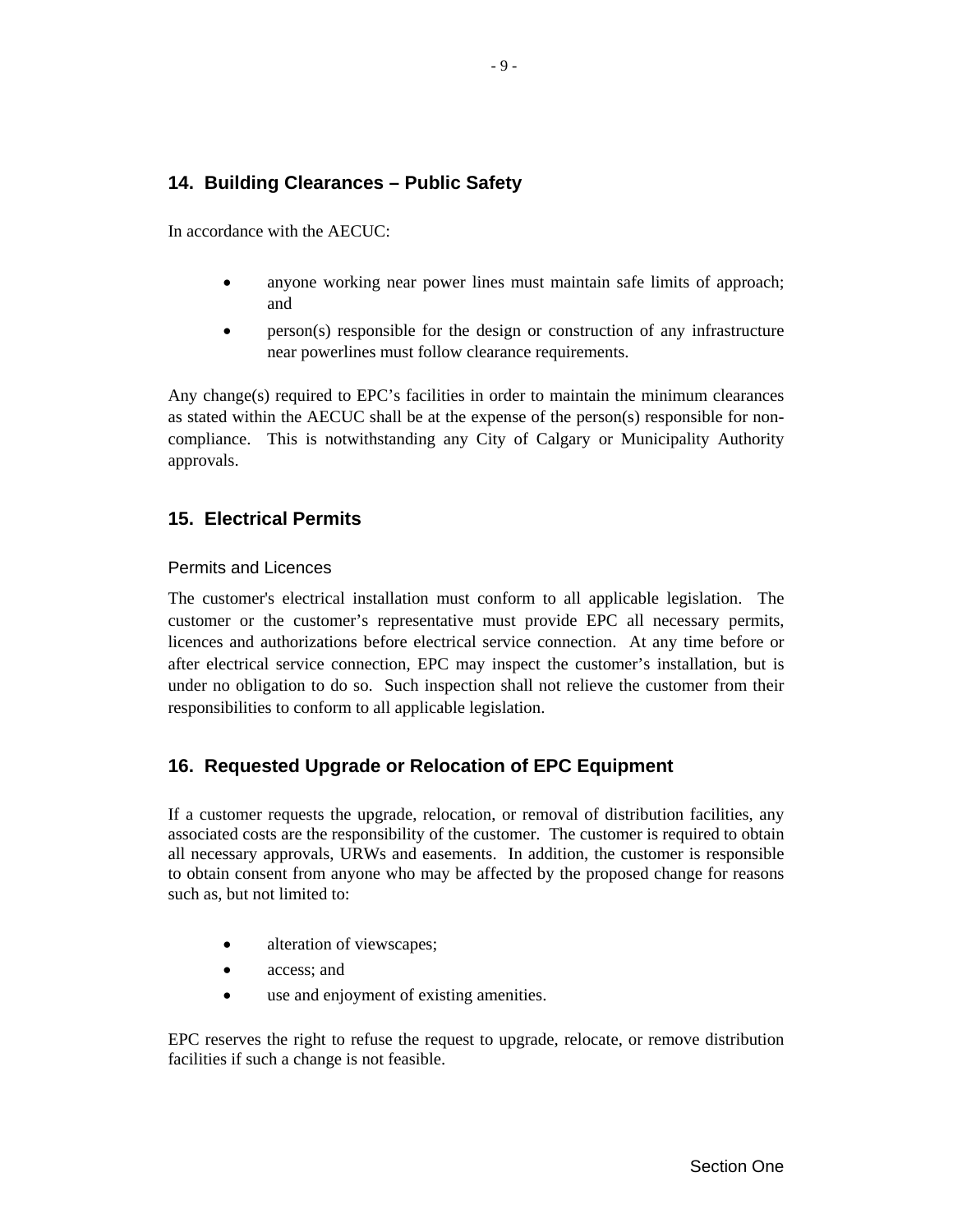# <span id="page-14-0"></span>Section Two: Access to ENMAX Power Corporation's Facilities

# **1. Right to Enter Property**

Refer to the *[ENMAX Power Corporation Distribution Tariff Terms and Conditions](http://www.enmax.com/NR/rdonlyres/C74A6585-E2FD-4633-A333-A242289894F3/0/DT_terms_conditions.pdf)*, [Section 18.3.1](http://www.enmax.com/NR/rdonlyres/C74A6585-E2FD-4633-A333-A242289894F3/0/DT_terms_conditions.pdf)

# **2. Reasonable Access**

The customer must provide ENMAX Power Corporation (EPC) with reasonable access to all EPC facilities located on or near the customer's or public property, as well as in road allowance. This includes all transformers, switches, pullboxes, and any other facilities owned, leased or operated by EPC.

The customer is required to give EPC permission to manage vegetation on the property owned or controlled by the customer, and the right to maintain proper clearances in accordance with the AECUC. EPC will make every effort to notify the customer before such work is performed.

The customer will maintain specified clearances in order to provide safe operating conditions. Specifically, the customer will not place any structures that interfere with the proper and safe operation of EPC facilities or affect compliance with any applicable legislation.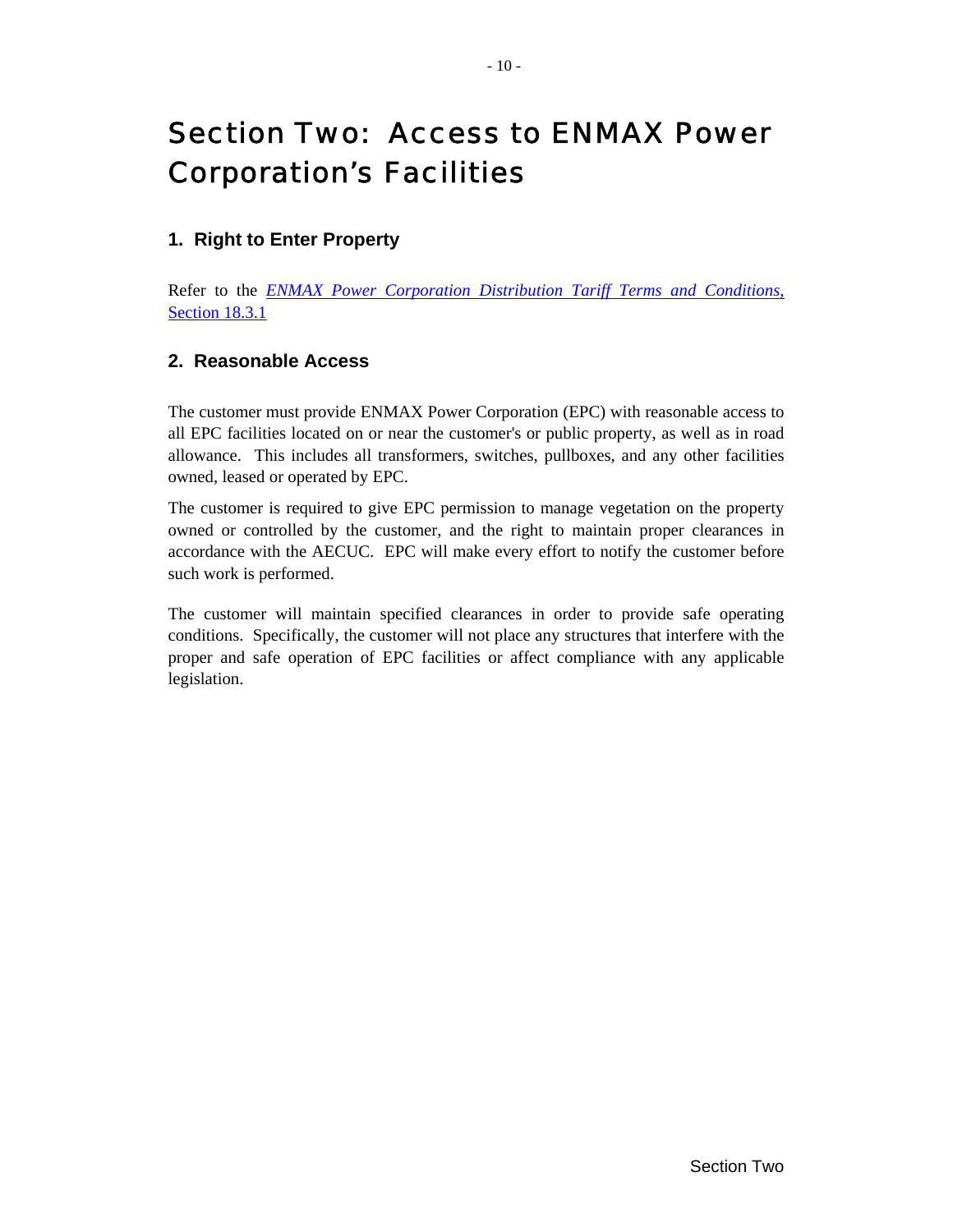# <span id="page-15-0"></span>Section Three: Conditions of Service

# **1. Number of Services**

The limitation on the number of services permitted to a building or a piece of land is determined by the CEC. If multiple services to one building are requested and comply with the CEC, EPC will require a single point of disconnection from EPC's distribution system. In cases where additional infrastructure is required, a URW or easement on a customer's property is required.

# **2. Service Locations**

The transformer location proposed by the customer must be approved by EPC before design of electrical service commences.

EPC may request voltage drop calculations from the customer to ensure steady state voltage variation limits are met. (See Section Five [Table 4: Recommended Voltage](#page-25-1) [Variation Limits at Service Entrances\)](#page-25-1)

# **3. Underground Secondary Service Installations**

#### **Commercial**

On private property outside of the URW boundary, the customer shall provide and install all necessary duct required for the secondary service cables from the building to EPC's duct at the secondary side of the transformer. The customer shall provide and install all secondary cables required. All work done at or near the transformer must be done under EPC's supervision and inspected by EPC before energization at the customer's expense.

#### Residential

On private property outside of the URW, the customer shall provide and install all necessary duct required for the secondary service cables from the building to EPC's duct at the URW. For single family, and semi-detached dwellings, a service coil is provided by EPC. For multi-family dwellings, the customer is responsible for installing secondary cable from the transformer to the service entrance panel. All work done at or near the transformer must be done under EPC's supervision and inspected by EPC before energization at the customer's expense.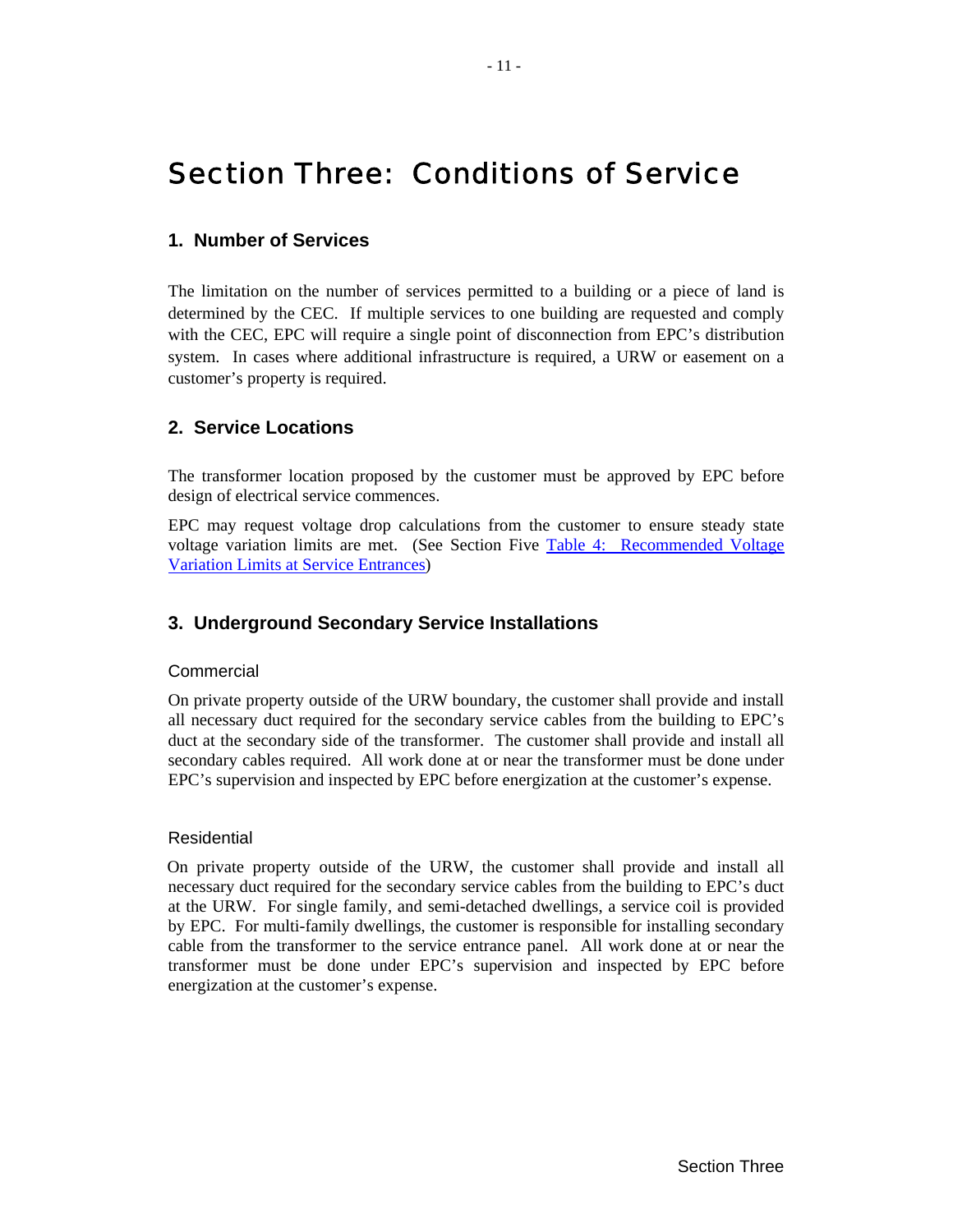# <span id="page-16-0"></span>**4. Location of Surface Facilities**

The customer shall provide the necessary space as determined by EPC, for all EPC's facilities such as transformers, switchgear, poles, or anchors, as per EPC's requirements.

# <span id="page-16-1"></span>**5. Maximum Service Size**

#### **Table 1: Single Phase Secondary Metered Service – Maximum Allowable Service Size**

Contact EPC for single phase voltage availabilty.

| <b>Maximum Allowable Service Size</b>                                                                                             |        |         |  |  |
|-----------------------------------------------------------------------------------------------------------------------------------|--------|---------|--|--|
| <b>Single Phase Secondary Metered Service</b>                                                                                     |        |         |  |  |
| Size of Overhead<br><b>Size of Underground</b><br><b>Supply Voltage</b><br><b>Services Permitted</b><br><b>Services Permitted</b> |        |         |  |  |
| 7.6 kV-120/240 V 1 phase 3 wire                                                                                                   | *400 A | **600 A |  |  |
| 14.4 kV-120/240 V 1 phase 3 wire                                                                                                  | *400 A | **600 A |  |  |

\* Based on 50 kVA transformer

\*\* Based on 75 kVA transformer

#### <span id="page-16-2"></span>**Table 2: Three Phase Secondary Metered Service – Maximum Allowable Service Size**

Contact EPC for three phase voltage availabilty.

| <b>Maximum Allowable Service Size</b>                                                                                             |               |        |  |  |
|-----------------------------------------------------------------------------------------------------------------------------------|---------------|--------|--|--|
| <b>Three Phase Secondary Metered Service</b>                                                                                      |               |        |  |  |
| Size of Overhead<br><b>Size of Underground</b><br><b>Supply Voltage</b><br><b>Services Permitted</b><br><b>Services Permitted</b> |               |        |  |  |
| 13.2 kV-120/208 V 3 phase 4 wire                                                                                                  | 400 A         | 3000 A |  |  |
| 25 kV-120/208 V 3 phase 4 wire                                                                                                    | 400 A         | 2000 A |  |  |
| 13.2 kV-277/480 V 3 phase 4 wire                                                                                                  | Not available | 2000 A |  |  |
| 25 kV-277/480 V 3 phase 4 wire                                                                                                    | Not available | 2000 A |  |  |
| 13.2 kV-347/600 V 3 phase 4 wire                                                                                                  | Not available | 2000 A |  |  |
| 25 kV-347/600 V 3 phase 4 wire                                                                                                    | Not available | 2000 A |  |  |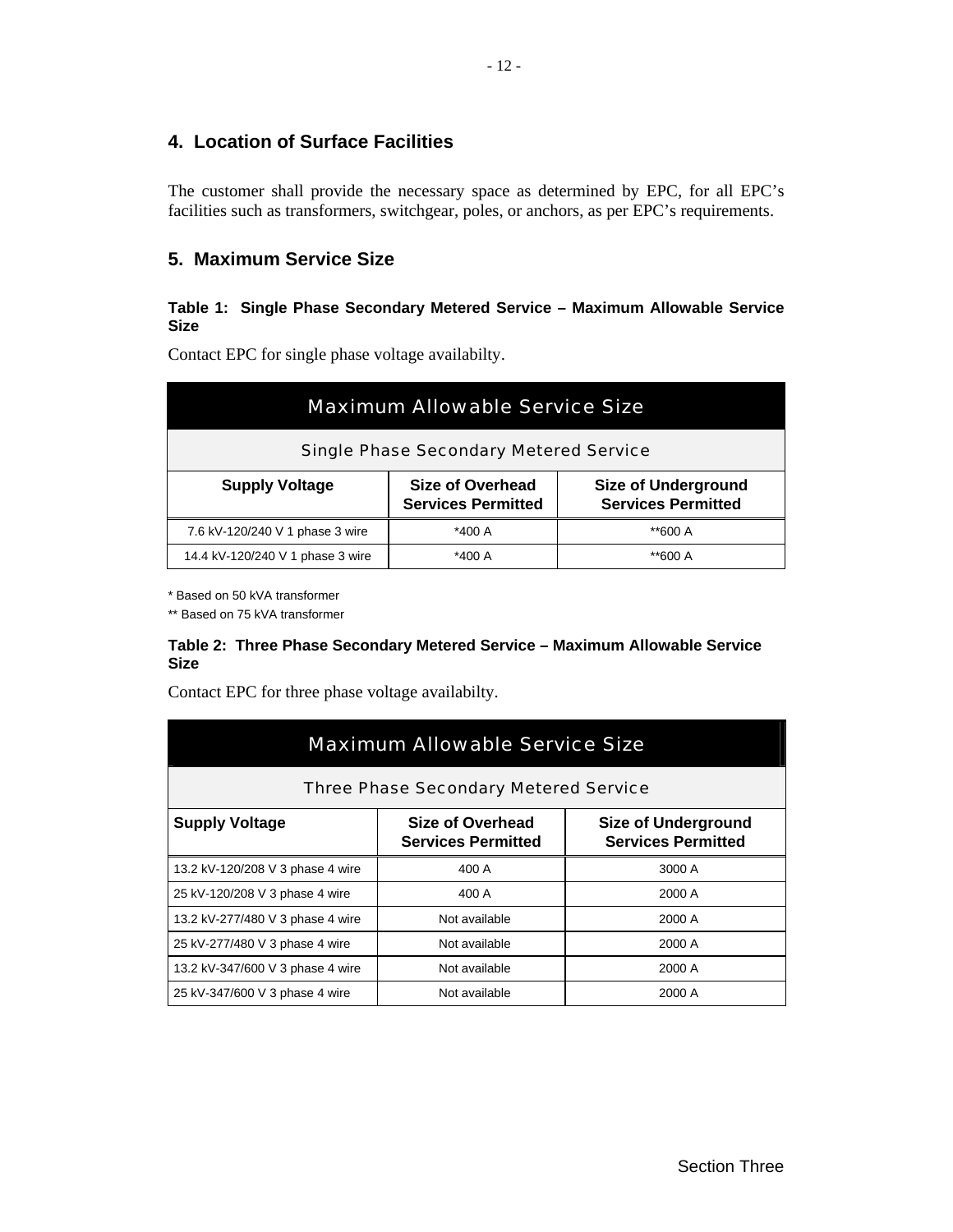| <b>Minimum Allowable Service Size</b>                       |                                                      |                                                                                                                                                                      |  |  |
|-------------------------------------------------------------|------------------------------------------------------|----------------------------------------------------------------------------------------------------------------------------------------------------------------------|--|--|
| <b>New Commercial or Industrial Primary Metered Service</b> |                                                      |                                                                                                                                                                      |  |  |
| <b>Supply Voltage</b>                                       | <b>Size of Overhead Services</b><br><b>Permitted</b> | <b>Size of Underground Services</b><br><b>Permitted</b>                                                                                                              |  |  |
| 7.6/13.2 kV 3 phase 4 wire                                  | Not available                                        | Single electrical services greater than the                                                                                                                          |  |  |
| 14.4/24.9 kV 3 phase 4 wire                                 | Not available                                        | ampacities shown in Table 2 must be primary<br>metered. EPC will give consideration to<br>supplying large customer loads with multiple<br>services and transformers. |  |  |

#### <span id="page-17-0"></span>**Table 3: Primary Metered Service – Minimum Allowable Service Size**

# **6. Sensitive and Special Loads**

Special and specific requirements may apply to certain loads. Some examples of these requirements are as follows:

- A customer installed Uninterruptible Power Supply (UPS) may be necessary for critical loads to avoid power interruption in the event of a power outage.
- A customer may consider a separate service for special voltage sensitive loads which may be affected by voltage fluctuations caused by load distribution within the customer owned electrical equipment. This second service must meet CEC requirements and EPC's standards.

# **7. Connecting Generators to EPC Distribution System**

A customer with a facility allowing any kind of electric generator to operate in parallel with the EPC system must follow the requirements described in the following documents: *Guide for Generator Interconnection to the Wires Owner System* and *Guide for Micro-Generator Interconnection to the Wires Owner System.* Parallel operation occurs whenever an electrical connection exists between the generator's terminals and EPC's connection point.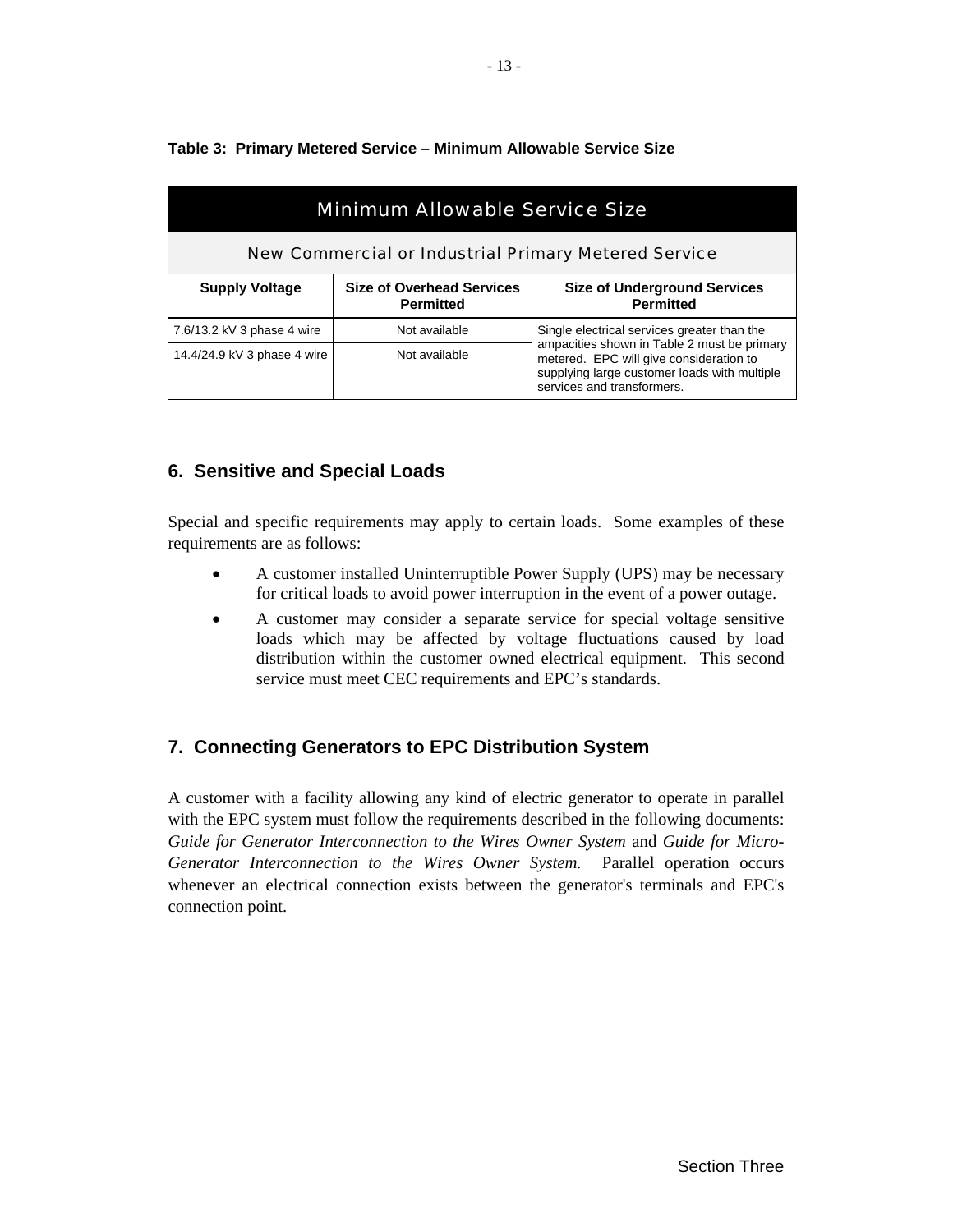#### <span id="page-18-0"></span>**8. Motors**

Refer to *[Power Quality Specifications and Guidelines for Customers](http://www.enmax.com/NR/rdonlyres/C6595645-AF03-4688-AF36-E38020E2F001/0/Powerquality_sec.pdf)* available at [www.enmax.com](http://www.enmax.com/).

# **9. Power Quality**

A customer may not use the electric service in such a manner as to cause power quality problems on the EPC system, such as undue interference with another customer's service or undue stress on EPC equipment caused by excessive harmonic distortion, voltage fluctuations or frequency deviations. A customer who causes such power quality problems is responsible for taking the action necessary to resolve them, at the customer's expense or to EPC's satisfaction.

All customers connected to the EPC system are responsible for adhering to harmonic and voltage fluctuation limits set out in the EPC document *[Power Quality Specifications and](http://www.enmax.com/NR/rdonlyres/C6595645-AF03-4688-AF36-E38020E2F001/0/Powerquality_sec.pdf)  [Guidelines for Customers](http://www.enmax.com/NR/rdonlyres/C6595645-AF03-4688-AF36-E38020E2F001/0/Powerquality_sec.pdf)* These limits help to protect EPC customers from undue interference from other customers' electrical equipment. Electric service may be disconnected if a customer's facilities are operated in a way that causes these limits to be exceeded and results in power quality problems on the EPC system.

Refer to *[Power Quality Specifications and Guidelines for Customers](http://www.enmax.com/NR/rdonlyres/C6595645-AF03-4688-AF36-E38020E2F001/0/Powerquality_sec.pdf)* available at [www.enmax.com](http://www.enmax.com/).

#### Protection Coordination

The customer is responsible for providing suitable protective equipment that can isolate the customer's system for faults on the customer's equipment. This protection must coordinate with EPC's system protection to ensure that the customer's system is isolated before EPC's protection operates.

If the customer's main breaker trip setting is adjustable, the customer must inform EPC if this setting is increased from the maximum value shown on the single line diagram provided to EPC by the customer.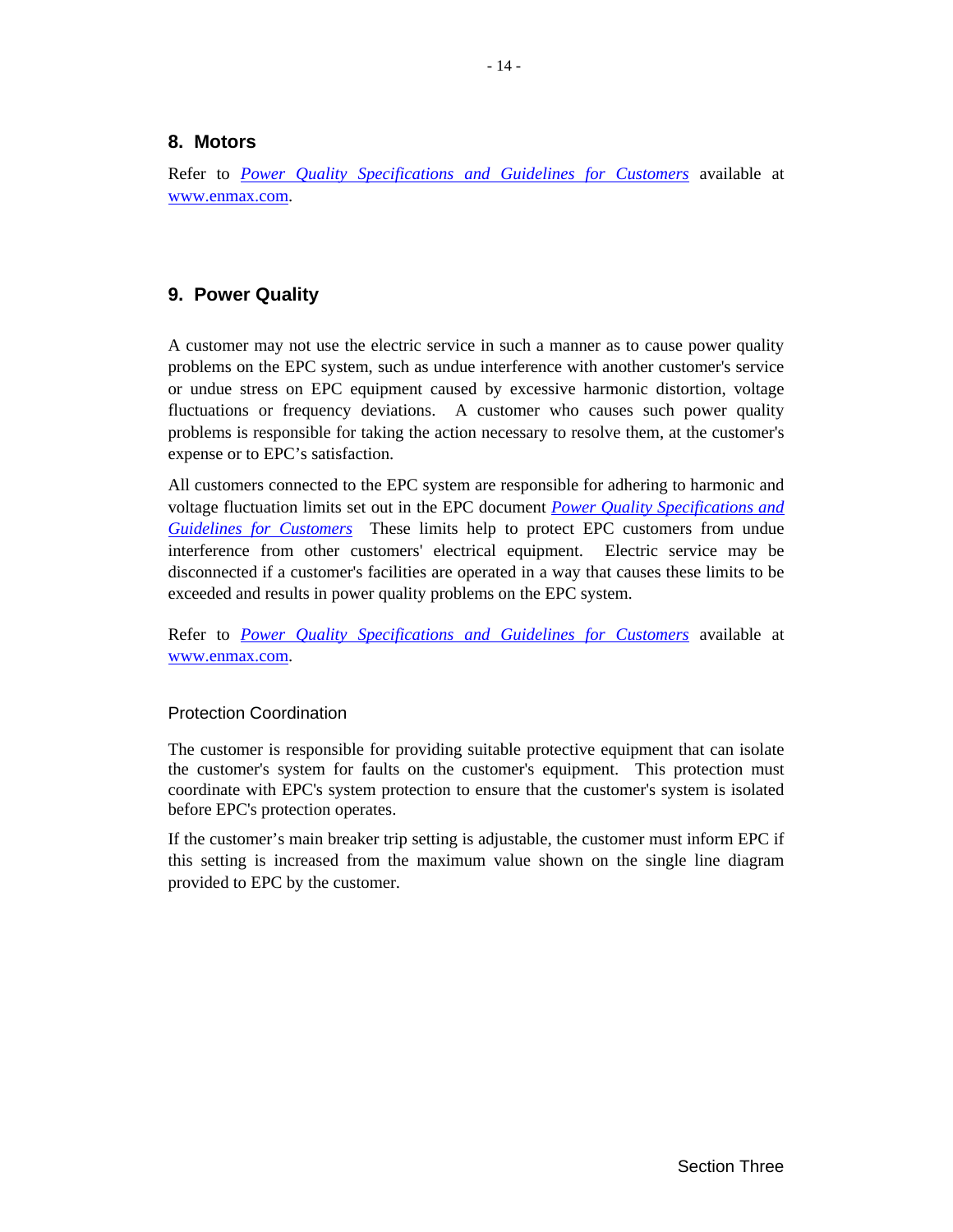# <span id="page-19-0"></span>**10. Customer Load Balance**

If a three phase imbalance caused by customer load distribution is discovered by EPC, the imbalance shall be rectified by the customer at the customer's expense.

# **11. Impedance Grounded Systems**

The installation of impedance grounded systems must conform to all relevant and applicable legislation, IEEE Standards, and the AECUC. EPC will provide the labels indicating "Impedance Grounded System" for labeling the equipment. The customer is responsible for installing the label on customer owned equipment.

# **12. Overvoltage**

Customers using capacitors for power factor correction or harmonic filters must ensure that these devices do not cause overvoltage conditions on the EPC system.

# **13. Service Installation Route**

EPC determines the best route for all service installations on public and private property. If the customer requests a route different from that determined by EPC, EPC will, if possible, accommodate the request, provided that the customer agrees to pay EPC all additional costs accruing from the use of the requested route. EPC cannot fulfil a request for a different route if that route is contrary to EPC standards and practices.

EPC will service customers in a way deemed most practical by EPC. This includes both routing and service type (overhead or underground service). Any incremental costs in servicing customers across previously developed areas shall be at the cost of the customer.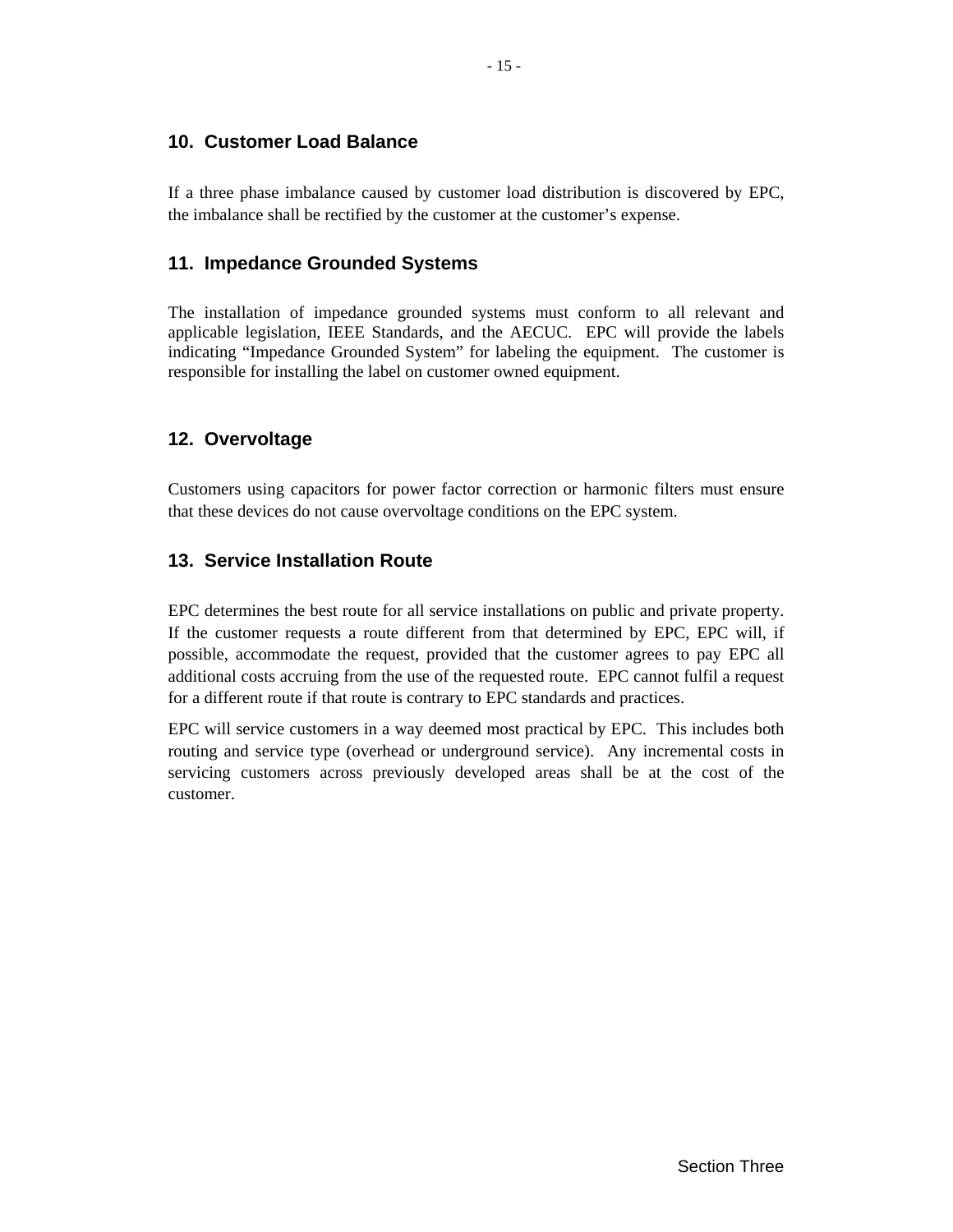# <span id="page-20-0"></span>**14. Single and Three Phase Service Availability**

EPC will only connect a single phase service from a three phase source when adequate protection and isolation means are in place. If the customer requires a single phase service at a location where only three phase underground distribution is available, the customer is responsible for all costs associated to provide incremental infrastructure, less applicable EPC investment.

Alternatively, if a three phase service is required where only single phase distribution is available, the customer is responsible for all costs associated to provide incremental infrastructure, less applicable EPC investment.

# **15. Dedicated Alternate Service**

A dedicated alternate service is defined as the utility's reserved capability to supply a specified level of a customer's electrical requirements from a supply different than the customer's normal supply. In order to qualify for a dedicated alternate service, the customer's contracted demand must be 1 MVA or greater. A dedicated alternate service will be provided only under a contract between EPC and the customer.

Customers requesting a dedicated alternate service will pay the following costs:

- The cost of any new distribution facilities, and/or the Replacement Cost New (RCN) of existing distribution facilities, required to provide the dedicated alternate service. See section 18.5.2 of the *[ENMAX Power Corporation](http://www.enmax.com/NR/rdonlyres/C74A6585-E2FD-4633-A333-A242289894F3/0/DT_terms_conditions.pdf) [Distribution Tariff Terms and Conditions](http://www.enmax.com/NR/rdonlyres/C74A6585-E2FD-4633-A333-A242289894F3/0/DT_terms_conditions.pdf)*. The cost attributed to the customer will be based on the percentage of the facilities' total capacity reserved for the alternate service. If the unused capacity of the dedicated alternate service is not required by EPC at the time of construction, then the customer must pay 100% of the construction cost.
- A one time pre-paid operations and maintenance charge of 20% of the customer's portion of the new construction cost and/or RCN of existing facilities.

In addition to the above costs, the customer will be responsible for any transmission and/or substation related charges that the Independent System Operator or EPC deems necessary.

The design and arrangement of both the normal and dedicated alternate services will be determined by EPC. The customer shall install and maintain an approved primary voltage transfer device. The characteristics, arrangement, and operation of this transfer switch and the associated circuits shall be subject to EPC's approval.

The customer shall provide an interlock scheme to ensure EPC's points of delivery cannot be paralleled or alternatively the customer shall sign an operating agreement with EPC which details the operations of the transfer switch and associated circuits.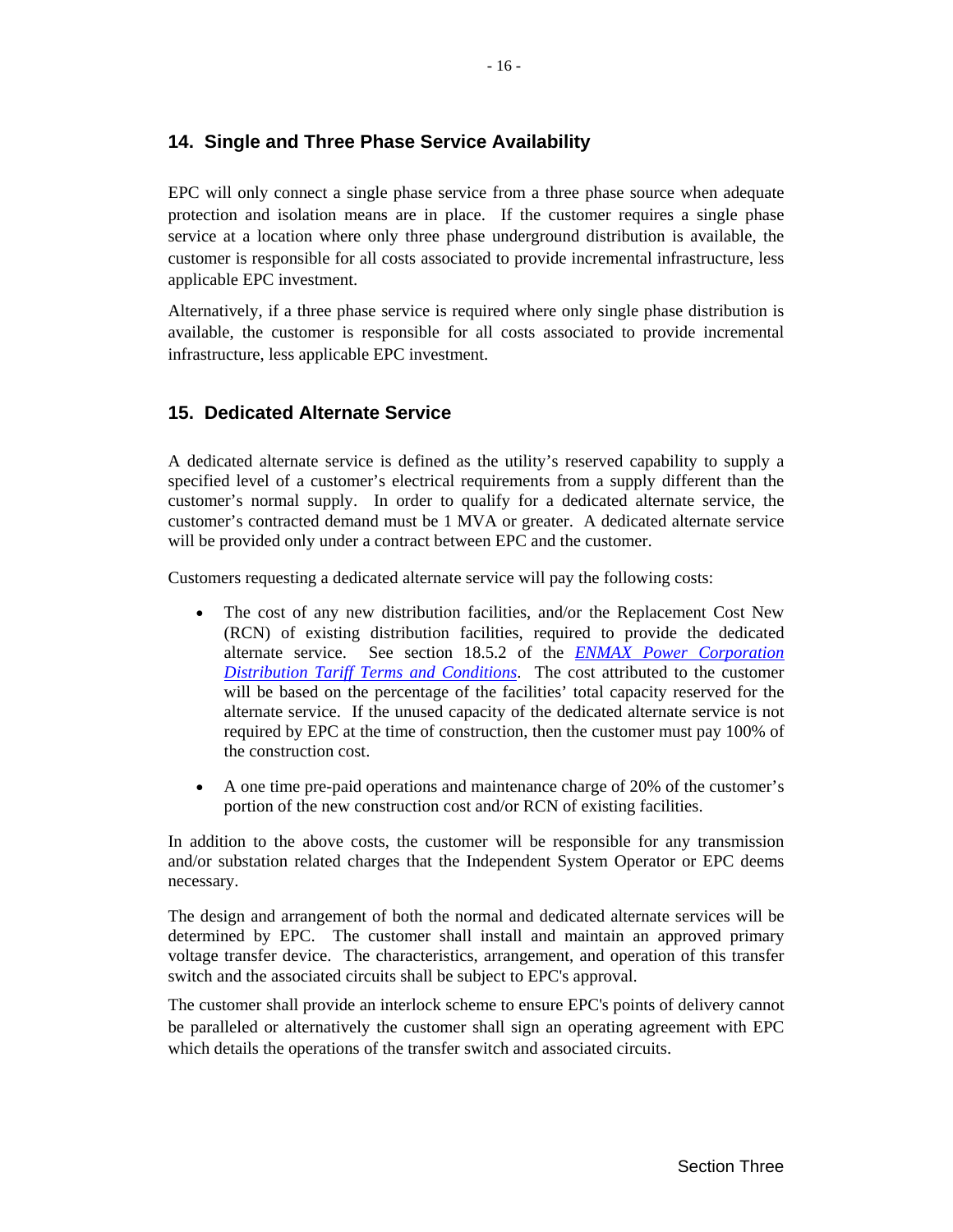# <span id="page-21-0"></span>**16. Non-dedicated Alternate Facilities**

A non-dedicated alternate facility is defined as an additional connection point to a customer in addition to the normal source. EPC will invest towards the capital cost of non-dedicated alternate facility as per EPC's Non-Residential Investment Policy.

# **17. Line Extensions**

A line extension is defined as the installation on the existing EPC distribution system of new or additional distribution facilities adequate to serve the customer's additional load requirements in reaching a connection point determined by EPC.

#### Distribution Facilities

Distribution facilities are the structures and devices needed to distribute energy at any of the primary or secondary voltages provided by EPC. Distribution facilities must be installed in accordance with applicable laws, codes, and EPC standards and practices.

#### Line Extension Costs

The total line extension cost includes labour, material, and equipment involved in the design, installation, and inspection of the line extension. The total cost includes, but is not limited to, the costs of transformers, meters, conductor, permits, tree trimming/removal, EPC indirect charges, and any necessary rearrangement of existing distribution facilities. The total cost includes payments to a third party for easements or URWs.

Customers are responsible for all line extension costs, less the applicable investment under EPC's investment policy. In addition, any payments to a third party for easements, URWs, or other costs, will be the responsibility of the customer.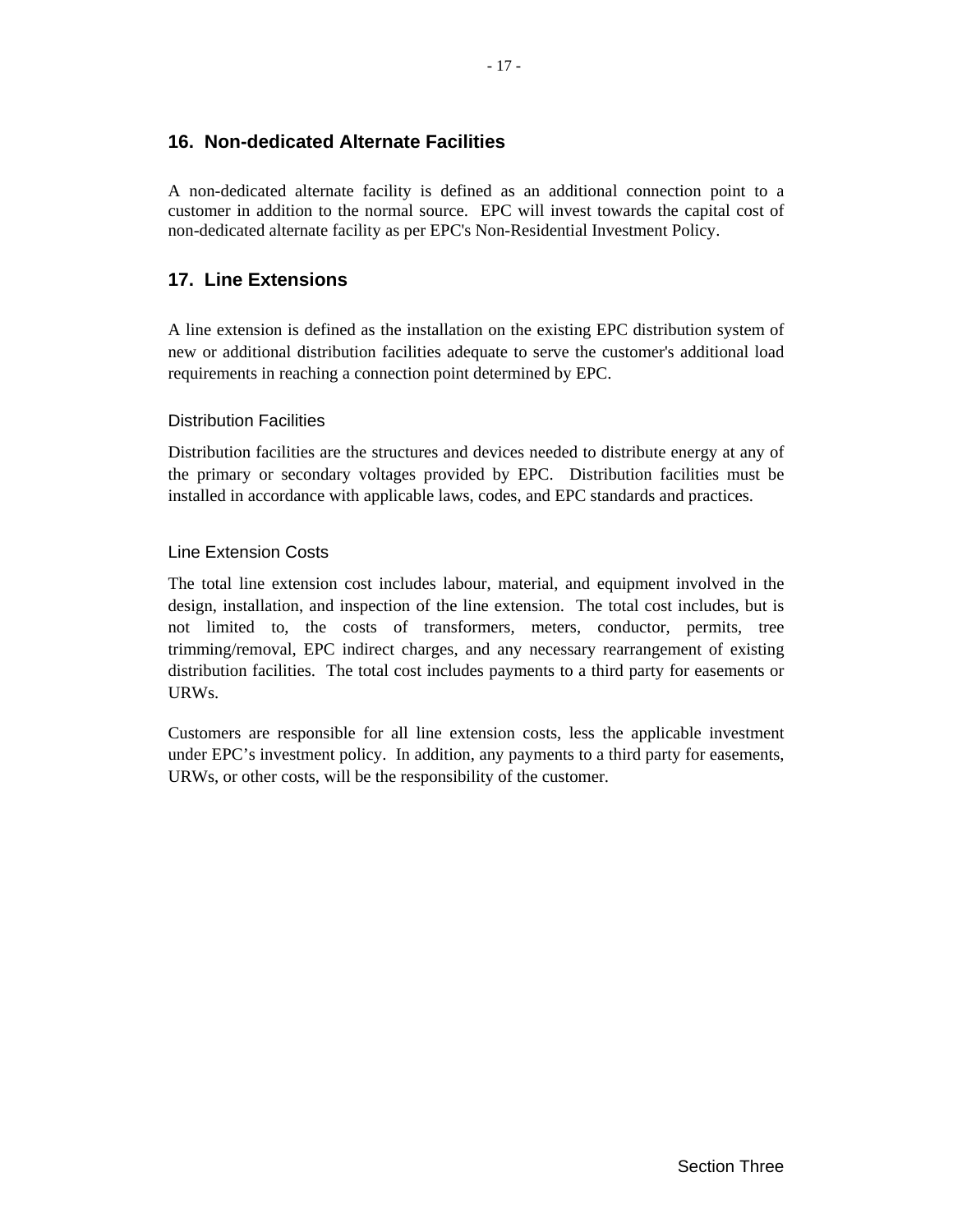#### <span id="page-22-0"></span>Route

EPC will determine the route of all line extensions. If the customer requests a route different from that determined by EPC, EPC may accommodate the request, provided that the following is met:

- 1) The customer pays EPC all additional costs accruing from the use of the requested route;
- 2) The route is not contrary to EPC standards and practices; and
- 3) The route is accepted by The City of Calgary Line Assignment Department.

#### Overhead Standard

#### **New Development**

Feeders are constructed to an overhead standard. Customers have the option of funding the incremental cost for an underground feeder.

If the construction of overhead facilities is not deemed feasible due to restrictions or conflicts imposed by existing development or EPC construction standards, then the customer will be accountable for the cost for any incremental facilities necessary.

#### **Existing Development**

Customers requesting existing overhead facilities to be placed underground must fund the entire cost of rebuilding the existing overhead facilities underground.

# **18. Optional Facilities**

EPC's investment will only apply to facilities deemed reasonable, useful, and justifiable to EPC. Facilities requested by a customer that, in the opinion of EPC, are not reasonable, useful, or justifiable, shall be entirely at the cost of the customer.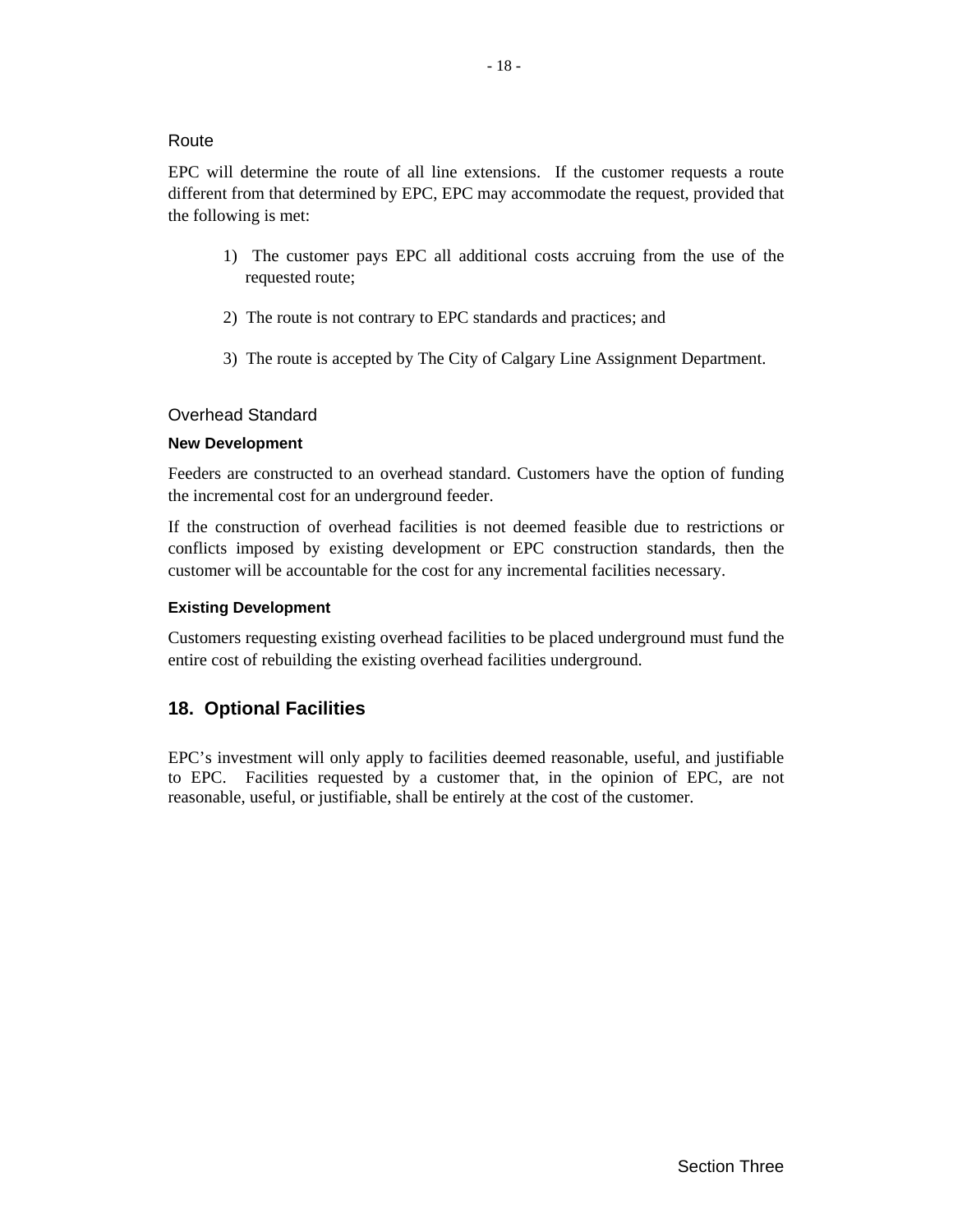# <span id="page-23-0"></span>**19. Temporary Facilities**

Where EPC reasonably believes that a requested service will be temporary, EPC will require the customer requesting the service to pay EPC's total estimated cost of installation and removal of the service, less the cost of the salvageable material.

When a commercial or residential development is not immediately adjacent to EPC's permanent supply infrastructure, EPC reserves the right to provide temporary supply infrastructure, at the cost of the customer, in such a way to maintain supply integrity and security. EPC may augment this temporary infrastructure to maintain adequate supply at the customer's expense.

EPC also reserves the right to utilize such temporary infrastructure to supply adjacent developments similarly located at a distance from EPC's permanent supply facilities.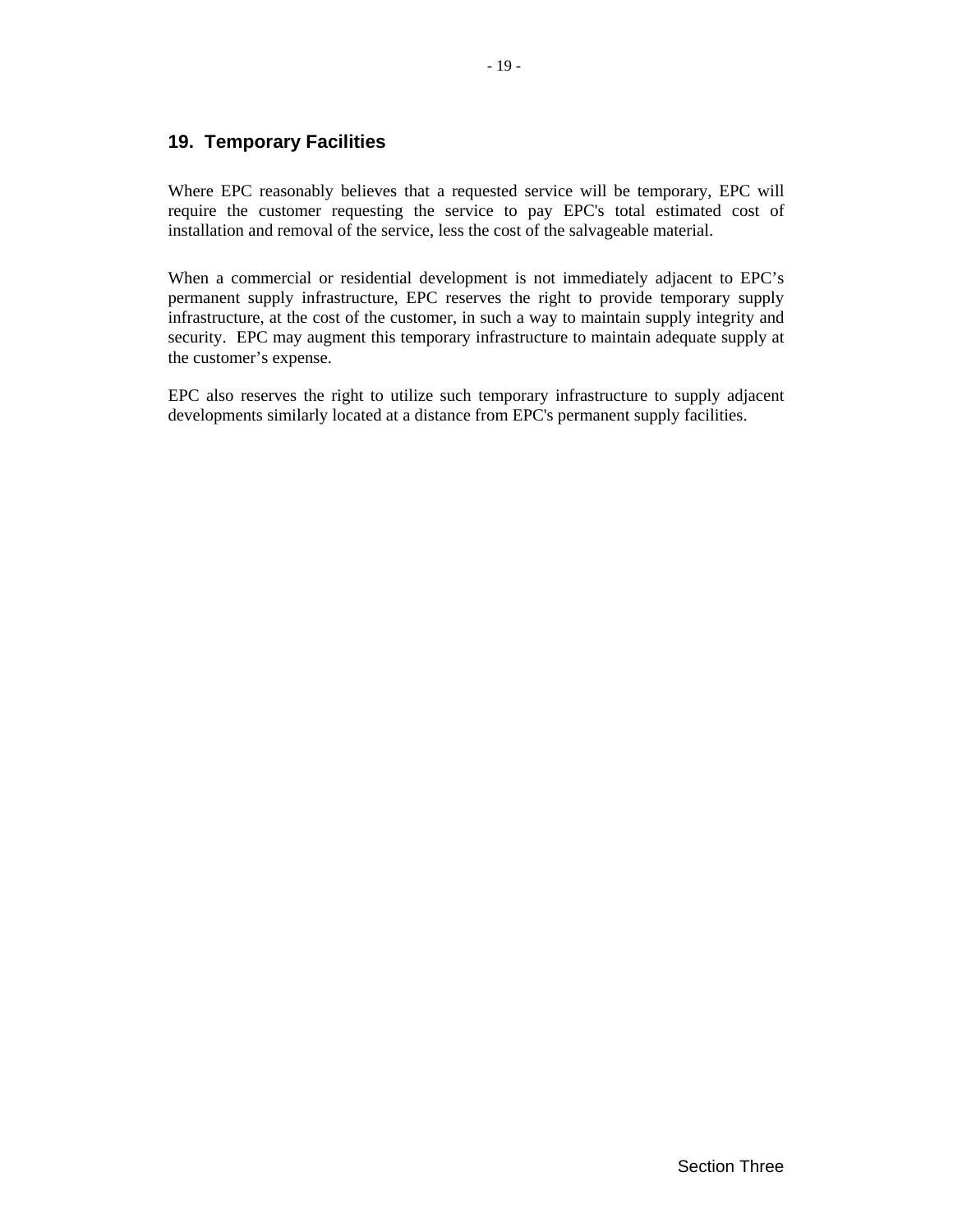# <span id="page-24-0"></span>Section Four: Disconnection and Reconnection of Service

# **1. Disconnection**

Refer to Section 18.6 De-energization of Service in the *[ENMAX Power Corporation](http://www.enmax.com/NR/rdonlyres/C74A6585-E2FD-4633-A333-A242289894F3/0/DT_terms_conditions.pdf)  [Distribution Tariff Terms and Conditions](http://www.enmax.com/NR/rdonlyres/C74A6585-E2FD-4633-A333-A242289894F3/0/DT_terms_conditions.pdf)* document.

# **2. Reconnection**

EPC will reconnect the service when all corrections to those conditions identified in Section 18.6 De-energization of Service in the *[ENMAX Power Corporation Distribution](http://www.enmax.com/NR/rdonlyres/C74A6585-E2FD-4633-A333-A242289894F3/0/DT_terms_conditions.pdf)  [Tariff Terms and Conditions](http://www.enmax.com/NR/rdonlyres/C74A6585-E2FD-4633-A333-A242289894F3/0/DT_terms_conditions.pdf)* document are implemented to the satisfaction of EPC and the customer's facilities are approved by The City of Calgary or other responsible authority.

A current permit for reconnection will not be required when the service has been cut off or had a current limiting device applied for non-payment or a change of occupant, provided that there have been no alterations or additions since the issuance of the most recent permit. See 18.6.5 Restoration of Service in the *[ENMAX Power Corporation](http://www.enmax.com/NR/rdonlyres/C74A6585-E2FD-4633-A333-A242289894F3/0/DT_terms_conditions.pdf)  [Distribution Tariff Terms and Conditions](http://www.enmax.com/NR/rdonlyres/C74A6585-E2FD-4633-A333-A242289894F3/0/DT_terms_conditions.pdf)* document for more information.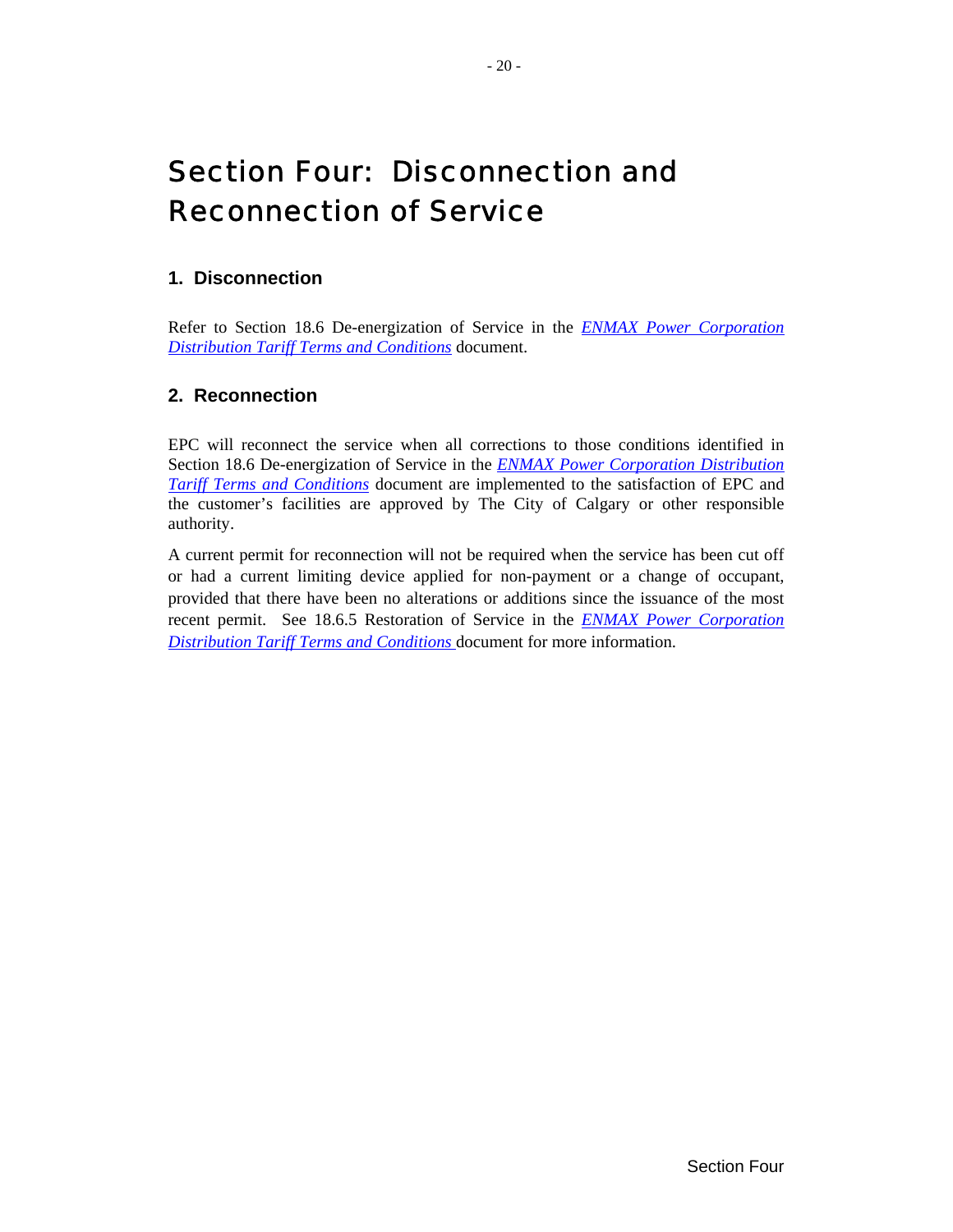# <span id="page-25-0"></span>Section Five: Service Characteristics

## **1. Steady State Voltage Variation Limits**

EPC will, within the scope of the *[ENMAX Power Corporation Distribution Tariff Terms](http://www.enmax.com/NR/rdonlyres/C74A6585-E2FD-4633-A333-A242289894F3/0/DT_terms_conditions.pdf)  [and Conditions](http://www.enmax.com/NR/rdonlyres/C74A6585-E2FD-4633-A333-A242289894F3/0/DT_terms_conditions.pdf)*, endeavour to maintain the steady state voltage at the service entrance at a level within the limits presented below.

*Note: Steady state* is any condition on EPC's system that lasts for longer than one minute.

[Table 4](#page-25-1) is an overview of the recommended voltage variation limits at service entrances as per the most current Canadian Standards Association (CSA) CAN3-C235.

| <b>Recommended Voltage Variation Limits at Service</b><br><b>Entrances</b>                                                                                                                                                                                      |          |                |         |         |         |
|-----------------------------------------------------------------------------------------------------------------------------------------------------------------------------------------------------------------------------------------------------------------|----------|----------------|---------|---------|---------|
| <b>Low Normal</b><br><b>High Normal</b><br><b>High Extreme</b><br><b>Low Extreme</b><br><b>Nominal Systems Voltages</b><br>Operating<br>Operating<br>Operating<br>Operating<br><b>Conditions</b><br><b>Conditions</b><br><b>Conditions</b><br><b>Conditions</b> |          |                |         |         |         |
| Single Phase                                                                                                                                                                                                                                                    | 120/240  | 106/212        | 110/220 | 125/250 | 127/254 |
|                                                                                                                                                                                                                                                                 | 240      | 212            | 220     | 250     | 254     |
| Three Phase 4                                                                                                                                                                                                                                                   | 120/208Y | 110/190        | 112/194 | 125/216 | 127/220 |
| Wire                                                                                                                                                                                                                                                            | 277/480Y | 245/424        | 254/440 | 288/500 | 293/508 |
|                                                                                                                                                                                                                                                                 | 347/600Y | 306/530        | 318/550 | 360/625 | 367/635 |
|                                                                                                                                                                                                                                                                 |          |                |         |         |         |
|                                                                                                                                                                                                                                                                 |          | $\mathfrak{D}$ |         |         |         |

#### <span id="page-25-1"></span>**Table 4: Recommended Voltage Variation Limits at Service Entrances**

- Voltages within the indicated limits for normal operating conditions do not require improvement or corrective action.
- Voltages outside the indicated limits for normal operating conditions (1), but within the indicated limits for extreme operating conditions (2), require improvement or corrective action on a planned and programmed basis, but not necessarily on an emergency basis.
- Voltages outside the indicated limits for extreme operating conditions require improvement or corrective action on an emergency basis. The urgency for such action will depend on factors such as location, nature of the load or circuit involved, extent to which voltage limits are exceeded, and the duration of the condition.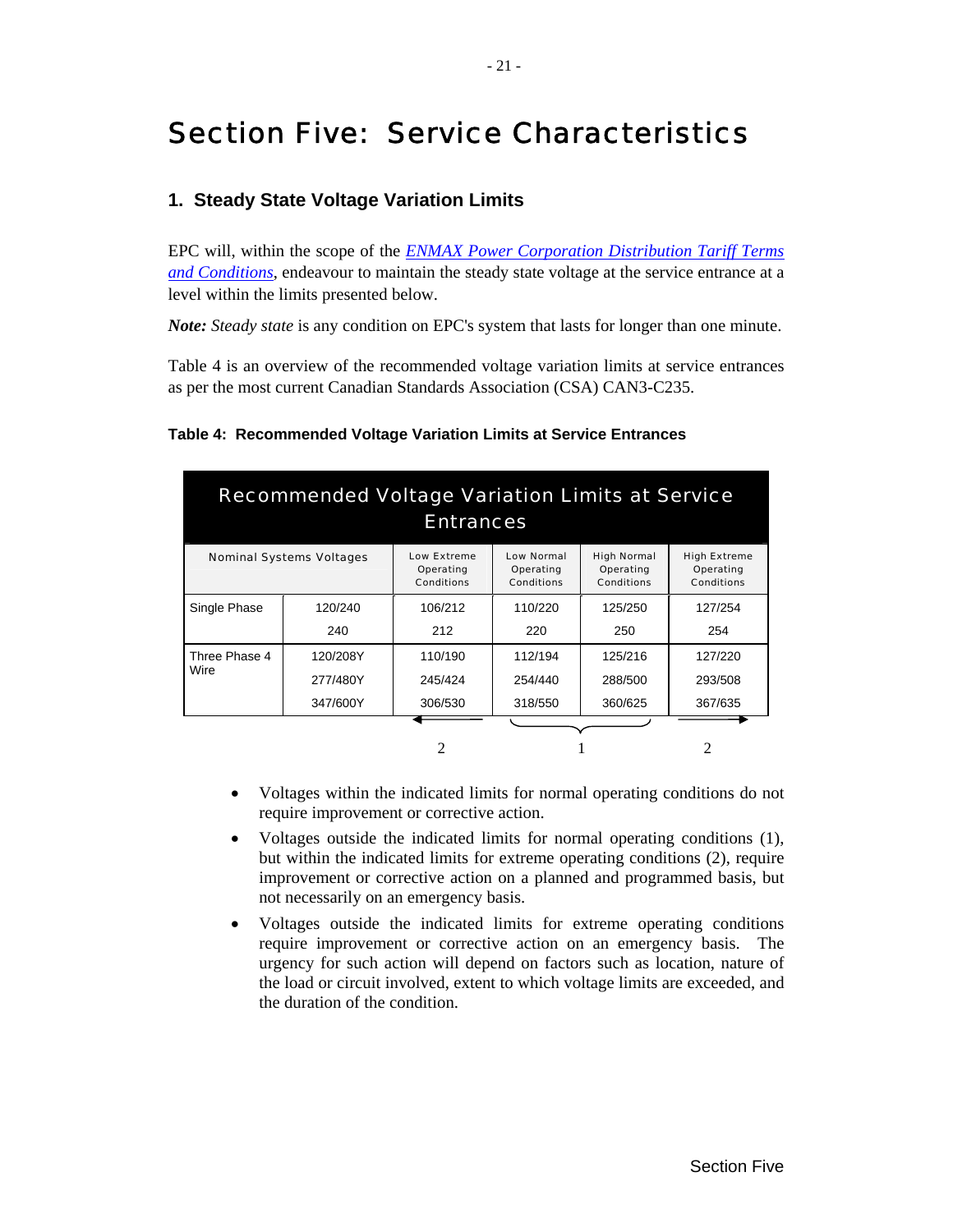# <span id="page-26-0"></span>**2. Frequency**

The Alberta Interconnected System operates at a nominal frequency of 60 Hertz (Hz).

# **3. Power Quality**

Refer to EPC's *Power Quality Specifications [and Guidelines for Customers](http://www.enmax.com/NR/rdonlyres/C6595645-AF03-4688-AF36-E38020E2F001/0/Powerquality_sec.pdf)* document available at www.enmax.com.

# **4. Service Interruption and Shortage of Supply**

EPC will exercise reasonable diligence and care to deliver a continuous and sufficient supply of electric energy to the customer, but does not guarantee continuity or sufficiency of supply.

# Apportionment of Supply During Time of Shortages

In the event of a shortage of electrical energy supply, EPC will apportion the supply in the manner that in EPC's judgement is the most reasonable under the prevailing conditions.

#### Emergency Load Control

Whenever instability or cascading outages could result from actual or expected transmission overloads, other contingencies, or whenever such conditions exist in the system of another company with which EPC's system is interconnected, EPC will take reasonable steps as the time available permits to maintain system stability. Such steps shall include but are not limited to the reduction or interruption of service to one or more customers.

# **5. Restoration Priorities**

During a major outage due to events such as a major storm, EPC has established priorities for service restoration. Restoration procedures are designed to get the greatest number of customers back in service as quickly as possible with special consideration given to customers that are essential to public welfare.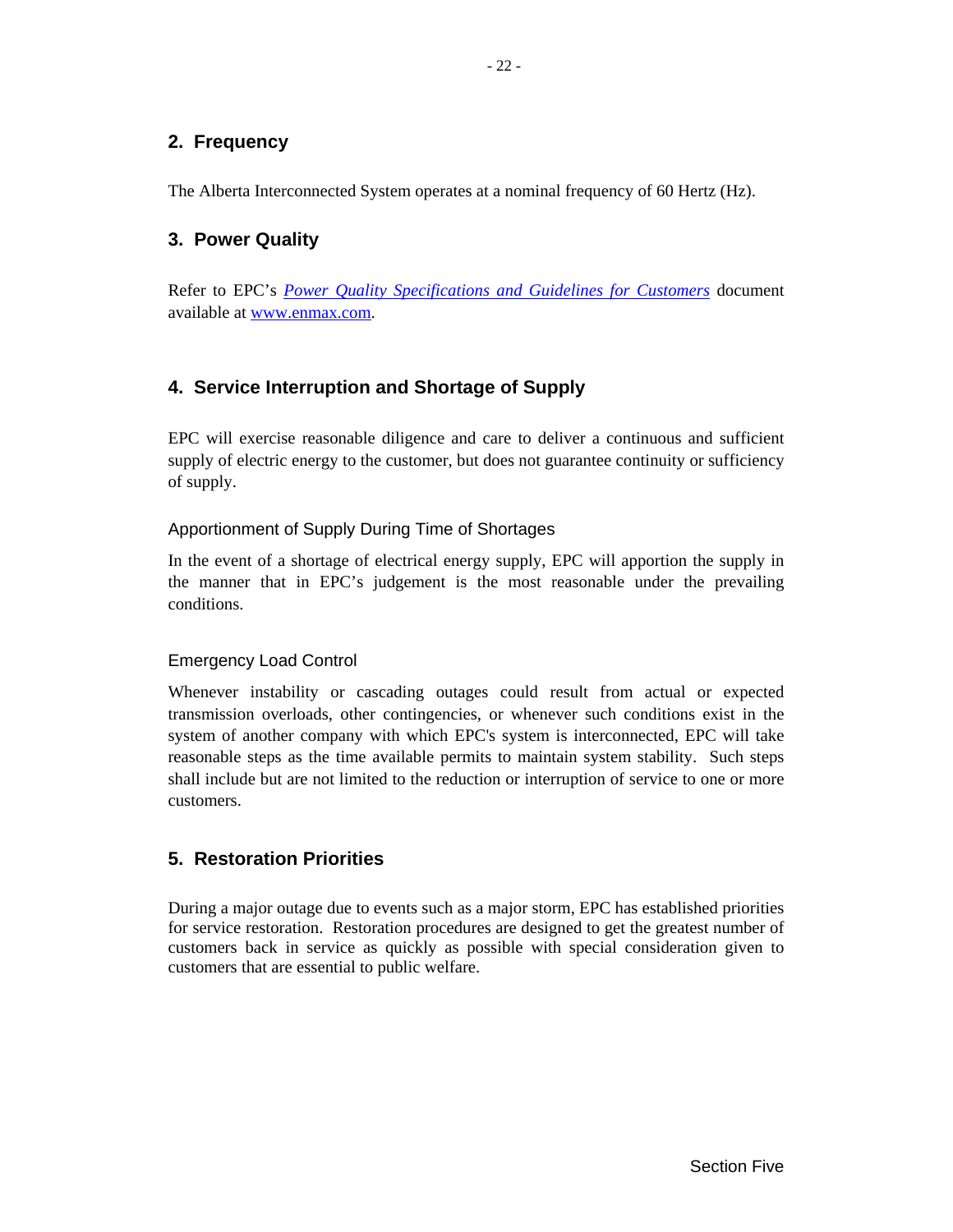# <span id="page-27-1"></span><span id="page-27-0"></span>Section Six: Primary Metered Areas

## **1. 4 kV Service Area**

Some areas of Calgary are served at a primary voltage of 4 kV. Since age and operational considerations are associated with this voltage, the following restrictions apply:

- 1. New customers will not be permitted primary metering when supplied from the 4 kV system.
- 2. Many existing primary metered 4 kV services no longer meet the minimum load requirements of 500 kVA. Therefore, when service to such a customer has been discontinued, the details of the service must be brought to the attention of EPC for review before the service may be re-established.
- 3. Existing customers planning to add load must have such load additions approved by EPC before proceeding. It may be necessary to convert such services to other voltages.

# **2. 13 kV and 25 kV Service Area**

Single electrical services exceeding the ampacity shown in [Table 2: Three Phase](#page-16-2) Secondary Metered Service – Maximum Allowable Service Size must be primary [metered. EPC will give consideration to supply large customer lo](#page-16-2)ads with multiple services and transformers. The following is required for primary metered services:

- 1. When the service consists of two supply lines, the main breakers must be interlocked to ensure EPC's points of delivery cannot be paralleled. The customer shall provide an interlock scheme or the customer shall sign an operating agreement with EPC which details the operation of the transfer device and associated circuits.
- 2. Suitable relaying shall coordinate with EPC's system. The customer must provide a protection and coordination study which must be approved by EPC prior to energization.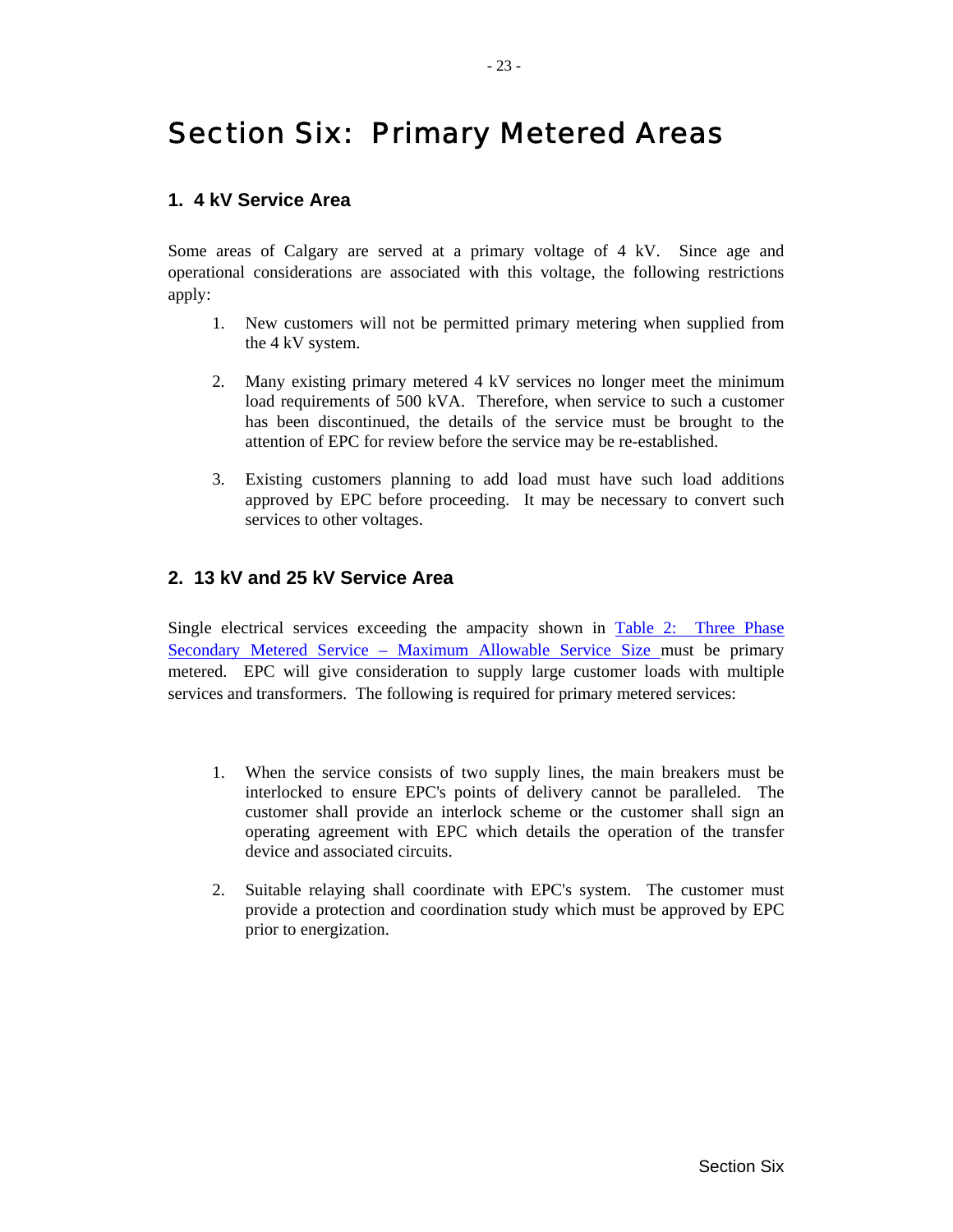- 3. The customer shall ensure that CSA-approved grounding facilities exist that meet EPC's requirements.
- 4. The customer shall provide suitable enclosures for EPC's Current Transformers (CTs), Potential Transformers (PTs), and meter. Single-point metering shall be standard. If extra metering equipment is required due to the design of the customer's facilities, then the excess metering cost is to be payable by the customer as a non-refundable contribution.
- 5. The customer is responsible for the installation and maintainence of the high voltage switchgear and all customer distribution equipment. The transformer(s) may be owned or leased.
- 6. The customer's switchgear shall have an interrupting capability as designated by EPC.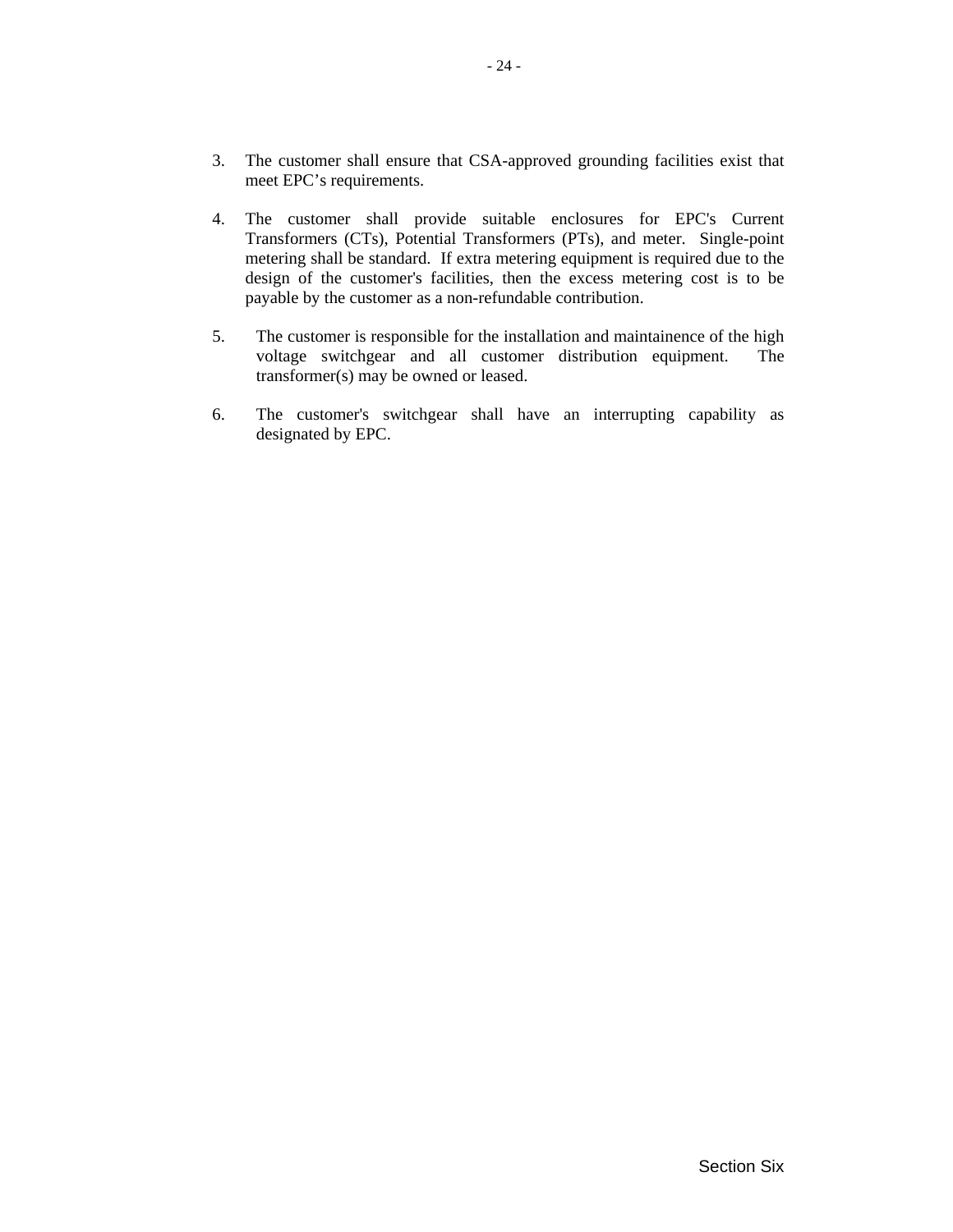# <span id="page-29-0"></span>Section Seven: Specific Requirements for URD Developments

#### **1. URD Servicing**

In accordance with a City of Calgary bylaw, an underground electrical system shall be mandatory, except as otherwise authorized by the approving authorities. It may be either a modified underground system (i.e. main feeder overhead) or a total underground system at the developer's option.

Servicing shall be from the front street or lane only and the design shall be the most economical and efficient.

# **2. Pre-Installed Road Crossing Ducts**

The developers, may at their option, install road crossing ducts for the use of EPC, telephone, cable television and gas installations in advance of the usual construction period for these facilities. If the developer chooses to do so, then the following conditions must be met:

- a) Duct requirements must be obtained from EPC, and the telephone, cable television, and gas utilities before any ducts are installed.
- b) The ducts must be installed in accordance with the current city specification regarding pre-installed road crossing ducts.
- c) If the installation of the road crossing duct does not meet specifications, the developer shall be responsible for the costs of repairing or replacing the road crossing. EPC or their subcontractor shall notify the developer or their agent of all incorrect road crossings.

#### **3. Modified Underground System**

The following conditions shall apply only to a modified underground system:

- a) The developer shall provide access, or electrical easement for the main overhead feeder suitable for twenty four (24) hour driveable vehicular access. Routing and physical design of the right-of-way shall conform to the design agreed to at the outline plan stage and be mutually satisfactory to both the developer and EPC.
- b) When the subdivision plan requires the use of an anchor for the overhead pole system not adjacent to a lot line, an underground span shall be installed instead of the overhead span. In such event, the developer shall pay the difference in cost between the underground span and the overhead span.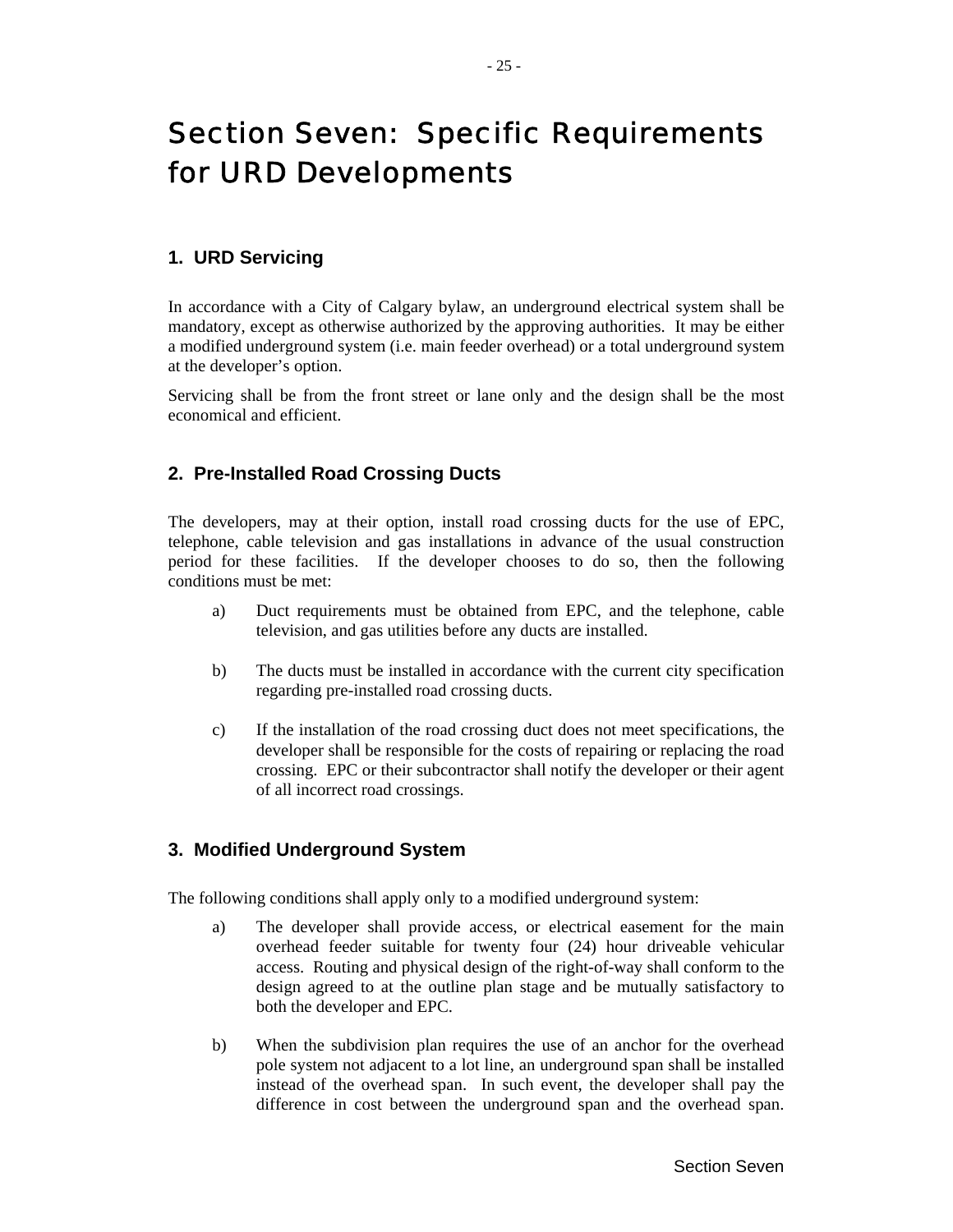<span id="page-30-0"></span>The developer shall be notified of this requirement, if any, at the time of circulation of the tentative plan and shall be given the opportunity to revise the plan of the subdivision so as to avoid, if possible, the installation of such underground span.

c) Where within any portion of the subdivision the use of side yard easements or a street front main feeder is required due to the subdivision design, the main feeder shall be placed underground. The developer shall pay the difference in cost between the underground and overhead feeder. If possible, EPC and the developer will attempt to ensure that the subdivision can accommodate the overhead main feeder.

# **4. Total Underground System**

Where the main feeder is placed underground at the request of the developer, the developer shall pay the actual cost of the underground feeder less EPC's allowance for an overhead feeder.

# **5. Sites Requiring Three Phase Power**

Commercial development, apartment, multi-family residence and school sites which require three phase power may not necessarily be serviced by the most economical routing of the three phase feeder. Where the three phase feeder is not immediately adjacent to these sites, three phase infrastructure will be provided to these sites at an additional cost to the developer at the time of the initial servicing of the subdivision.

# **6. Conditions of Standard Subdivision, Detached and Semi-detached Dwelling Units**

See Section 18.7.2 Conditions of Standard Subdivision Detached and Semi-detached Dwelling Units in *[ENMAX Power Corporation Distribution Tariff Terms and Conditions](http://www.enmax.com/NR/rdonlyres/C74A6585-E2FD-4633-A333-A242289894F3/0/DT_terms_conditions.pdf)*.

# **7. Conditions for Non-Standard Subdivision**

The cost to the developer shall be the actual cost of construction including the service coil, less the EPC residential investment level.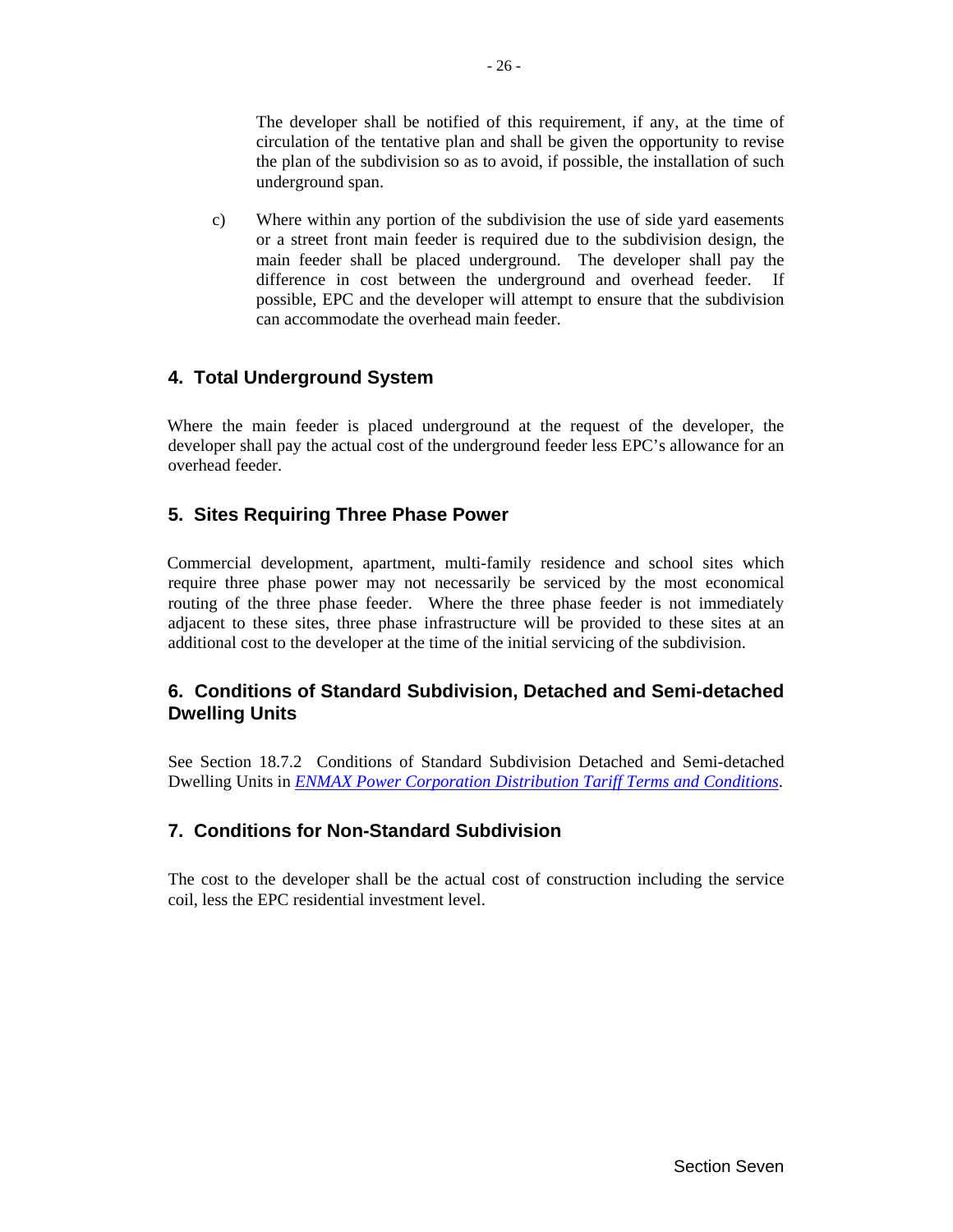# <span id="page-31-0"></span>Section Eight: Responsibilities for Supplying Services

# **1. Responsibilities for Supplying Services**

Based on the distribution systems in the area and the customer electrical service requirements, one of the following supply methods will be provided to the customer:

- overhead single or three phase secondary metered services (Table 5)
- underground single phase secondary metered services (Table 6)
- underground three phase secondary metered services (Table 7)
- underground three phase primary metered services (Table 8)

The tables on the following pages provide details of the activities for which EPC and the customer are responsible.

|                                   | Table 5: Responsibilities for Supplying Overhead Single or Three Phase |  |
|-----------------------------------|------------------------------------------------------------------------|--|
| <b>Secondary Metered Services</b> |                                                                        |  |

| <b>Responsibilities for Supplying</b><br><b>Overhead Single or Three Phase Secondary Metered Services</b> |                                                                       |                                                                                        |  |  |
|-----------------------------------------------------------------------------------------------------------|-----------------------------------------------------------------------|----------------------------------------------------------------------------------------|--|--|
| <b>Activity</b>                                                                                           | <b>EPC</b>                                                            | Customer                                                                               |  |  |
| Installing civil structures                                                                               | If road crossing is required, install<br>service pole outside private | Install service pole on private property, if<br>required                               |  |  |
|                                                                                                           | property at customer's expense.                                       | Refer to EPC's Investment Policy for<br>cost responsibilities.                         |  |  |
| Installing electrical<br>equipment                                                                        | Install service conductors to<br>service head and make                | Install all necessary electrical equipment<br>including meter base to receive service. |  |  |
|                                                                                                           | connections.                                                          | Obtain electrical permit from The City of<br>Calgary or other responsible authority.   |  |  |
|                                                                                                           |                                                                       | Refer to EPC's Investment Policy for<br>cost responsibilities.                         |  |  |
| Maintaining distribution<br>system                                                                        | Repair or replace primary<br>conductors and one span of               | Maintain the service entrance<br>equipment in a safe condition.                        |  |  |
|                                                                                                           | secondary service as required.<br>Repair metering equipment, as       | Repair or replace service pole as<br>required.                                         |  |  |
|                                                                                                           | required.<br>If requested by customer, replace                        | Maintain proper clearances from EPC<br>facilities.                                     |  |  |
| metering equipment at customer's<br>expense.                                                              |                                                                       | Exercise reasonable care to protect<br>metering equipment.                             |  |  |
|                                                                                                           |                                                                       |                                                                                        |  |  |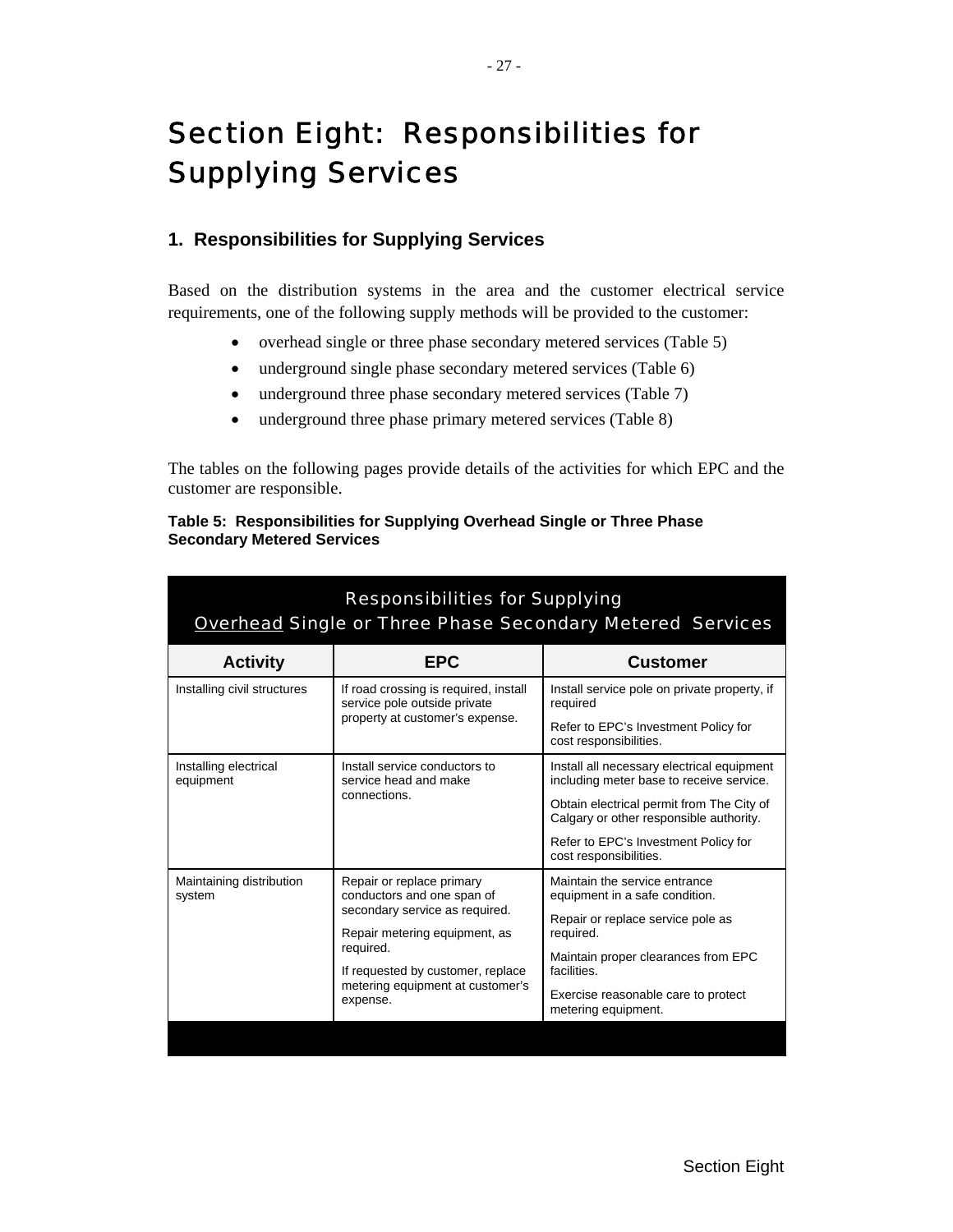<span id="page-32-0"></span>

| Table 6: Responsibilities for Supplying Underground Single Phase Secondary |  |  |
|----------------------------------------------------------------------------|--|--|
| <b>Metered Services</b>                                                    |  |  |

| <b>Responsibilities for Supplying</b><br><b>Underground Single Phase Secondary Metered Services</b> |                                                                                                                                                                                                                                                                                                     |                                                                                                                                                                                                                                                                                                                                                                                  |  |  |
|-----------------------------------------------------------------------------------------------------|-----------------------------------------------------------------------------------------------------------------------------------------------------------------------------------------------------------------------------------------------------------------------------------------------------|----------------------------------------------------------------------------------------------------------------------------------------------------------------------------------------------------------------------------------------------------------------------------------------------------------------------------------------------------------------------------------|--|--|
| <b>Activity</b>                                                                                     | <b>EPC</b>                                                                                                                                                                                                                                                                                          | <b>Customer</b>                                                                                                                                                                                                                                                                                                                                                                  |  |  |
| Installing civil structures                                                                         | Install pullboxes, transformer<br>pads, ducts for primary cables<br>and 3 <sup>rd</sup> Party Utility ducts<br>where applicable.                                                                                                                                                                    | Install secondary and 3 <sup>rd</sup> Party Utility ducts on<br>private property outside URWs.<br>Refer to EPC's Investment Policy for cost<br>responsibilities.                                                                                                                                                                                                                 |  |  |
| Installing electrical<br>equipment                                                                  | Install transformers and<br>primary cables.<br>For residential single-family<br>and semi-detached bareland<br>condominiums, install<br>secondary service cables to<br>the customer's property.<br>Leave the service coil in a box<br>for the customer's contractor<br>to install to the meter base. | Install all electrical equipment including meter<br>base necessary to receive service.<br>Install secondary service cable in duct to meter<br>base and make connection.<br>Make provision for metering installation.<br>Obtain electrical permit from The City of Calgary<br>or other responsible authorities.<br>Refer to EPC's Investment Policy for cost<br>responsibilities. |  |  |
| Maintaining distribution<br>system                                                                  | Maintain transformer and<br>primary cables, and secondary<br>cables within easement.<br>Repair metering equipment, as<br>required.<br>If requested by customer,<br>replace metering equipment at<br>customer's expense.                                                                             | Maintain the service entrance equipment in a<br>safe condition.<br>Maintain secondary cable on private property<br>that is outside the URW.<br>Maintain proper clearances from EPC facilities<br>so as not to interfere with the proper and safe<br>operation of these facilities.<br>Exercise reasonable care to protect metering<br>equipment.                                 |  |  |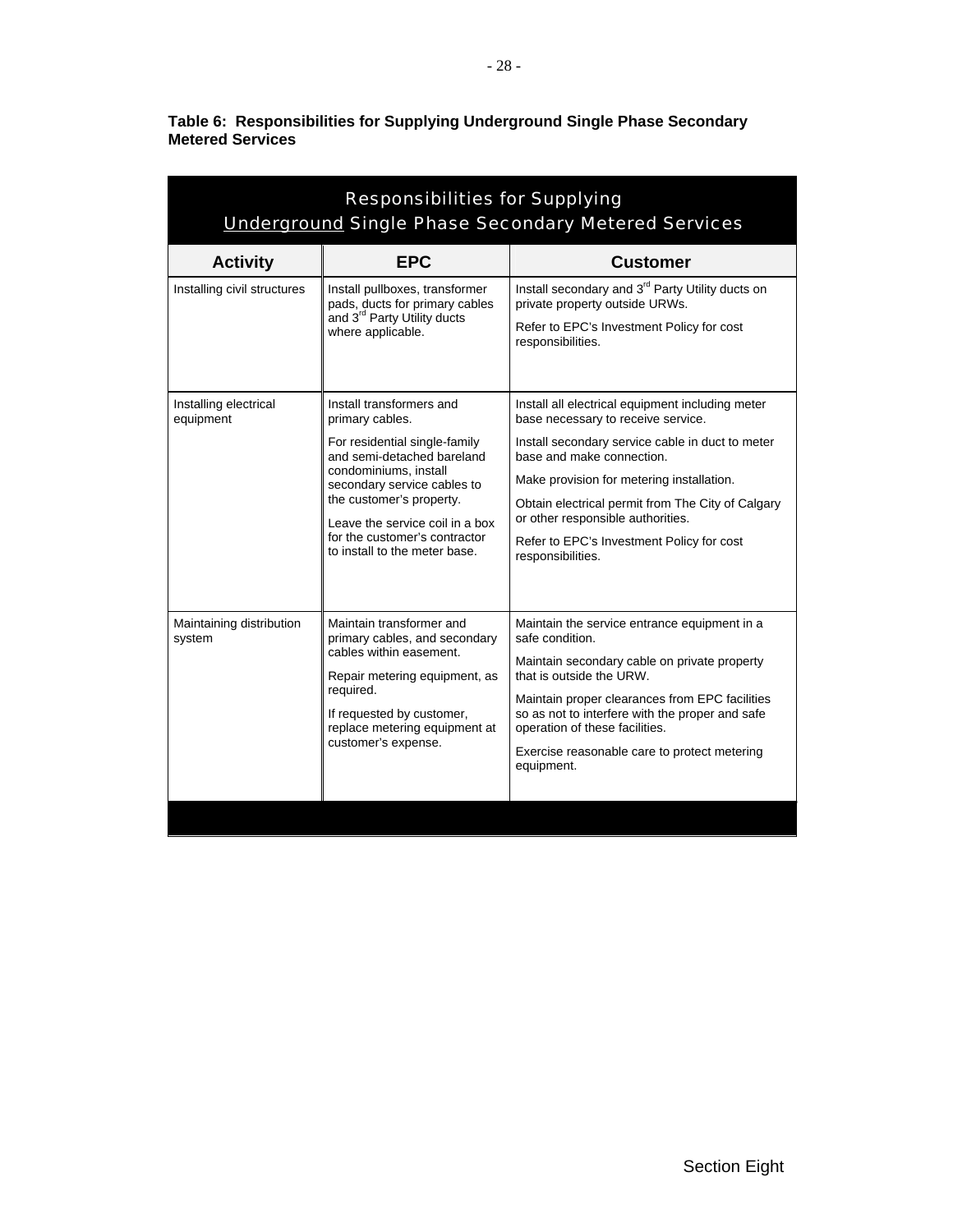| <b>Responsibilities for Supplying</b><br><b>Underground Three Phase Secondary Metered Services</b> |                                                                                                                                                                                                                                                                    |                                                                                                                                                                                                                                                                                                                              |  |
|----------------------------------------------------------------------------------------------------|--------------------------------------------------------------------------------------------------------------------------------------------------------------------------------------------------------------------------------------------------------------------|------------------------------------------------------------------------------------------------------------------------------------------------------------------------------------------------------------------------------------------------------------------------------------------------------------------------------|--|
| <b>Activity</b>                                                                                    | <b>EPC</b>                                                                                                                                                                                                                                                         | <b>Customer</b>                                                                                                                                                                                                                                                                                                              |  |
| Installing civil structures                                                                        | Install pullboxes, transformer<br>pads, switching cubicle base,<br>ducts for primary cables and<br>3rd Party Utility ducts where<br>applicable                                                                                                                     | Install secondary and 3 <sup>rd</sup> Party Utility ducts on<br>private property outside URWs.<br>Refer to EPC's Investment Policy for cost<br>responsibilities.                                                                                                                                                             |  |
| Installing electrical<br>equipment                                                                 | Install primary cables,<br>switching cubicles and<br>transformers.<br>Install overhead pole lines as<br>required.                                                                                                                                                  | Install all necessary electrical equipment<br>including meter base to receive service.<br>Install secondary cables.<br>Make provision for metering installation.<br>Obtain electrical permit from The City of<br>Calgary or other responsible authorities.<br>Refer to EPC's Investment Policy for cost<br>responsibilities. |  |
| Maintaining distribution<br>system                                                                 | Maintain transformers and<br>primary cables.<br>Perform all maintenance of<br>pullboxes, transformer pads,<br>and primary duct.<br>Repair metering equipment,<br>as required.<br>If requested by customer,<br>replace metering equipment<br>at customer's expense. | Maintain service entrance equipment in a safe<br>condition.<br>Maintain secondary ducts and cables,<br>including mitigating concerns relating to water.<br>Maintain proper clearances from EPC<br>facilities.<br>Exercise reasonable care to protect metering<br>equipment.                                                  |  |

<span id="page-33-0"></span>**Table 7: Responsibilities for Supplying Underground Three Phase Secondary Metered Services**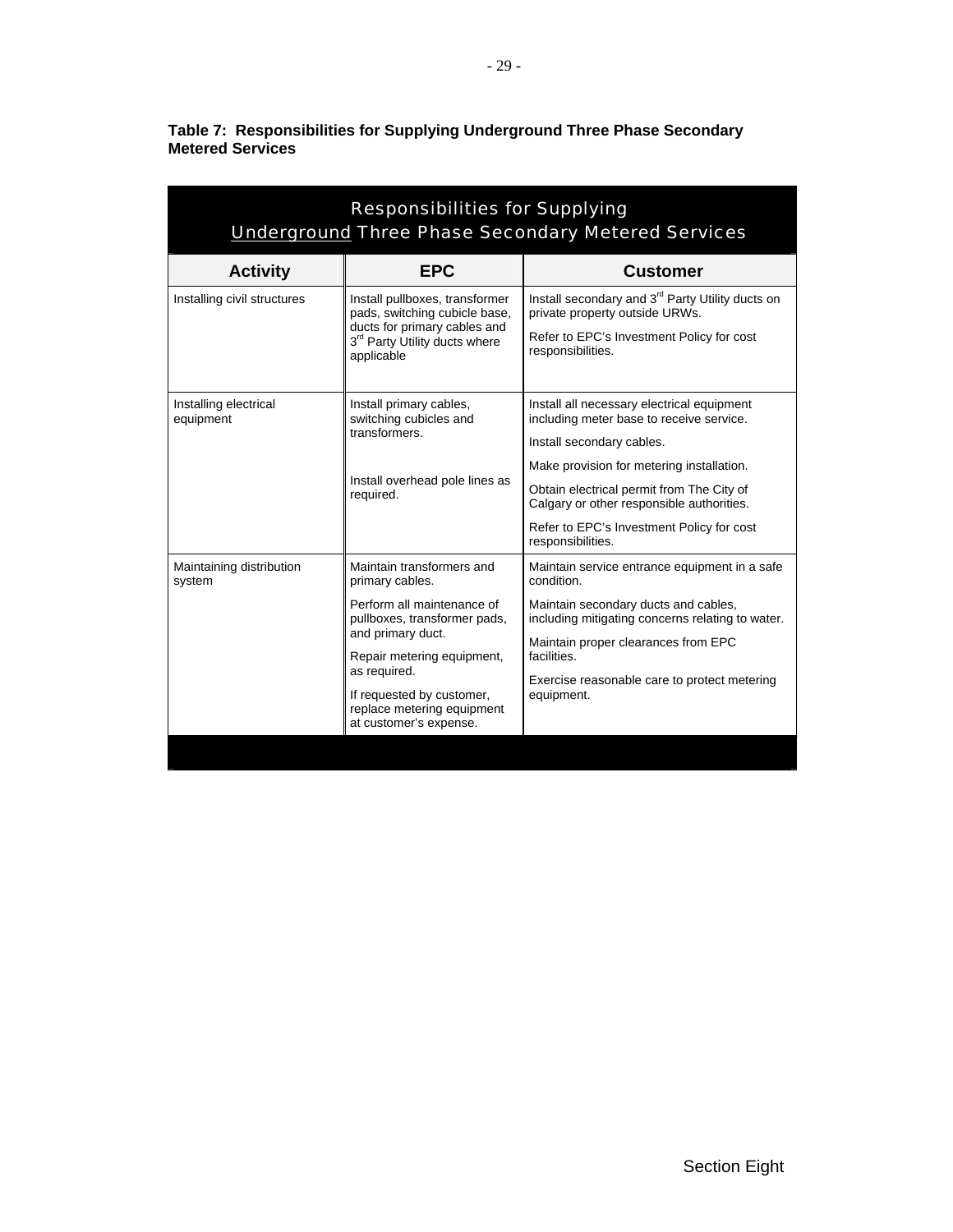| <b>Responsibilities for Supplying</b><br><b>Underground Three Phase Primary Metered Services</b> |                                                                                                                                                                                                                                     |                                                                                                                                                                  |  |
|--------------------------------------------------------------------------------------------------|-------------------------------------------------------------------------------------------------------------------------------------------------------------------------------------------------------------------------------------|------------------------------------------------------------------------------------------------------------------------------------------------------------------|--|
| <b>Activity</b>                                                                                  | <b>EPC</b>                                                                                                                                                                                                                          | <b>Customer</b>                                                                                                                                                  |  |
| Installing civil structures                                                                      | Install all facilities containing<br>EPC owned primary cable<br>including pullboxes,<br>switching cubicle base,<br>primary cable duct, and 3rd<br>Party Utility ducts upstream<br>of the demarcation point as<br>determined by EPC. | Install secondary and 3 <sup>rd</sup> Party Utility ducts on<br>private property outside URWs.                                                                   |  |
|                                                                                                  |                                                                                                                                                                                                                                     | Install primary voltage switchgear base and all<br>other necessary civil structures except as<br>installed at the discretion of EPC.                             |  |
|                                                                                                  |                                                                                                                                                                                                                                     | Refer to EPC's Investment Policy for cost<br>responsibilities.                                                                                                   |  |
| Installing electrical<br>equipment                                                               | Install primary cables and<br>switching cubicles up to the<br>incoming cell of the<br>customer's high voltage<br>switchgear.                                                                                                        | Install high-voltage switchgear and all other<br>electrical equipment downstream of the high<br>voltage switchgear.                                              |  |
|                                                                                                  |                                                                                                                                                                                                                                     | Make provision for metering installation.                                                                                                                        |  |
|                                                                                                  |                                                                                                                                                                                                                                     | Obtain electrical permit from the City of<br>Calgary or other responsible authority.                                                                             |  |
|                                                                                                  |                                                                                                                                                                                                                                     | Refer to EPC's Investment Policy for cost<br>responsibilities.                                                                                                   |  |
| Maintaining distribution<br>system                                                               | Maintain distribution<br>equipment up to the<br>incoming cell of the<br>customer's switchgear.                                                                                                                                      | Maintain service entrance equipment in a safe<br>condition.                                                                                                      |  |
|                                                                                                  |                                                                                                                                                                                                                                     | Where polemount or padmount EPC metering<br>tanks are used, customer is responsible for<br>maintenance of distribution system<br>downstream from metering point. |  |
|                                                                                                  | Repair metering equipment,<br>as required.                                                                                                                                                                                          |                                                                                                                                                                  |  |
|                                                                                                  | If requested by customer,<br>replace metering equipment<br>at customer's expense.                                                                                                                                                   | Maintain proper clearances from EPC<br>facilities.                                                                                                               |  |
|                                                                                                  |                                                                                                                                                                                                                                     | Exercise reasonable care to protect metering<br>equipment.                                                                                                       |  |
|                                                                                                  |                                                                                                                                                                                                                                     |                                                                                                                                                                  |  |

<span id="page-34-0"></span>**Table 8: Responsibilities for Supplying Underground Three Phase Primary Metered services**